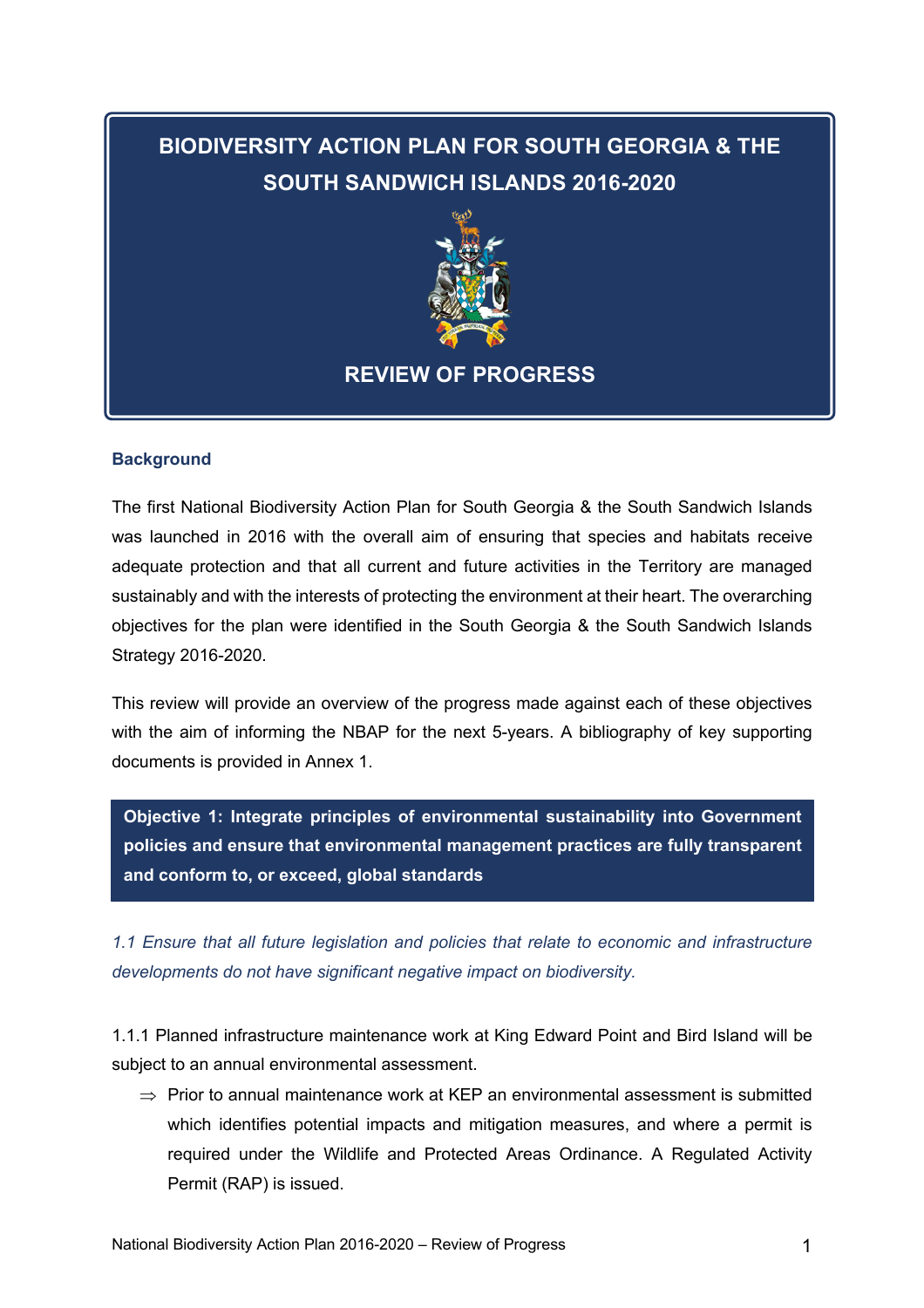$\Rightarrow$  At Bird Island project specific RAP's are issued each season for maintenance tasks.

1.1.2 Any opening of new visitor landing sites or changes in use of existing visitor landing sites will be proceeded by an environmental assessment

 $\Rightarrow$  No new visitor landing sites or changes in use of visitor landing sites have occurred in the reporting period

1.1.3 Any science or media activity that requires installation of equipment on land or at sea, or that will require an overnight stay ashore anywhere other than at a research station will be preceded by an environmental assessment.

- $\Rightarrow$  All activities other than tourism require a RAP. The RAP application forms include an environmental assessment which is commensurate with the level of risk posed by the project
- $\Rightarrow$  Between 2016 and 2020, 272 RAPs have been processed

1.1.4 Any development which has a major impact on the existing footprint of operations in the Territory will be preceded by an externally reviewed environmental assessment.

 $\Rightarrow$  In the reporting period there have been two projects which had the potential to have a major impact on the footprint of operations, both in relation to the infrastructure upgrade in advance of the new polar research vessel the Sir David Attenborough. These were 1) the re-development of Bird Island research station 2) the redevelopment of the KEP wharf. These projects submitted comprehensive environmental impact assessments which were externally reviewed prior to a RAP being issued.

1.1.5 The policy of not permitting activities such as mineral and hydrocarbon extraction will be continued

- $\Rightarrow$  The practice of not giving permission for commercial mineral or hydrocarbon extraction continues and has been re-affirmed
- $\Rightarrow$  Consideration has been given to how to best incorporate this into formal policies and legislation and this work is ongoing

*1.2 The mechanisms and impacts of climate change will be factored into the decision-making process and, where possible, action will be taken to reduce the carbon footprint of GSGSSI operations.*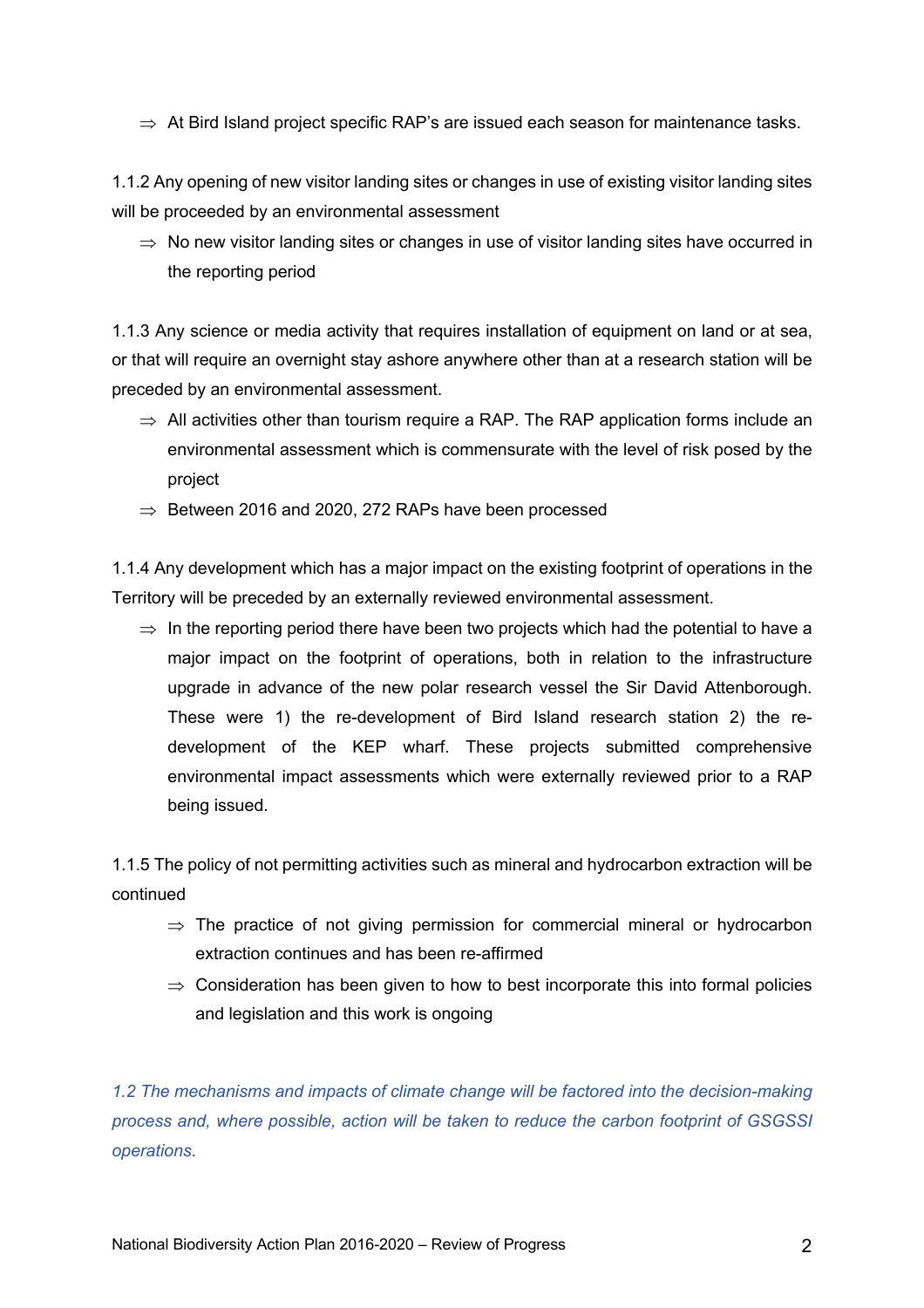1.2.1 Where possible, power in the Territory will be from renewable sources. At King Edward Point, hydroelectric power will be maintained as the main source of power and diesel generators will only be used as a reserve power source.

- $\Rightarrow$  Renewable energy continues to be the main source of Power at King Edward Point and Grytviken. Approximately 80% of power needs are supplied by the hydroelectric power system
- $\Rightarrow$  Reports have been commissioned that indicate that this can be increase by a further 12KW by the installation of a microturbine at another site .

1.2.2 Economical, fuel-efficient travel will be a requirement for the fisheries patrol vessel *Pharos SG* during routine transit.

- $\Rightarrow$  This continues to be the case. Standing orders are in place to maintain best fuel economy for speed
- $\Rightarrow$  Regular maintenance and modifications of engines are undertaken in order to maximise efficiency

1.2.3 Waste management for all elements of operations at King Edward Point and Bird Island will be reviewed in collaboration with BAS. Waste streams will be mapped, options for reduction of waste identified, and handling and disposal options reviewed to ensure they reflect best practice.

- $\Rightarrow$  All waste generated on South Georgia, with the exception of that derived from asbestos, is processed through the BAS and returned to the UK for proper disposal
- $\Rightarrow$  A detailed waste mapping procedure has not been undertaken but this is a priority for post 2020 in light of Brexit and changes to the Basel convention

1.2.4 The environmental footprint of GSGSSI operations in Stanley will be reviewed, and an energy policy will be developed.

- $\Rightarrow$  GSGSSI has taken steps to reduce single use plastic in its operations at Government House in collaboration with FCDO
- $\Rightarrow$  In the GSGSSI strategic vision, we have committed to be single use plastic free by 2025
- $\Rightarrow$  A detailed energy policy has not been developed and remains outstanding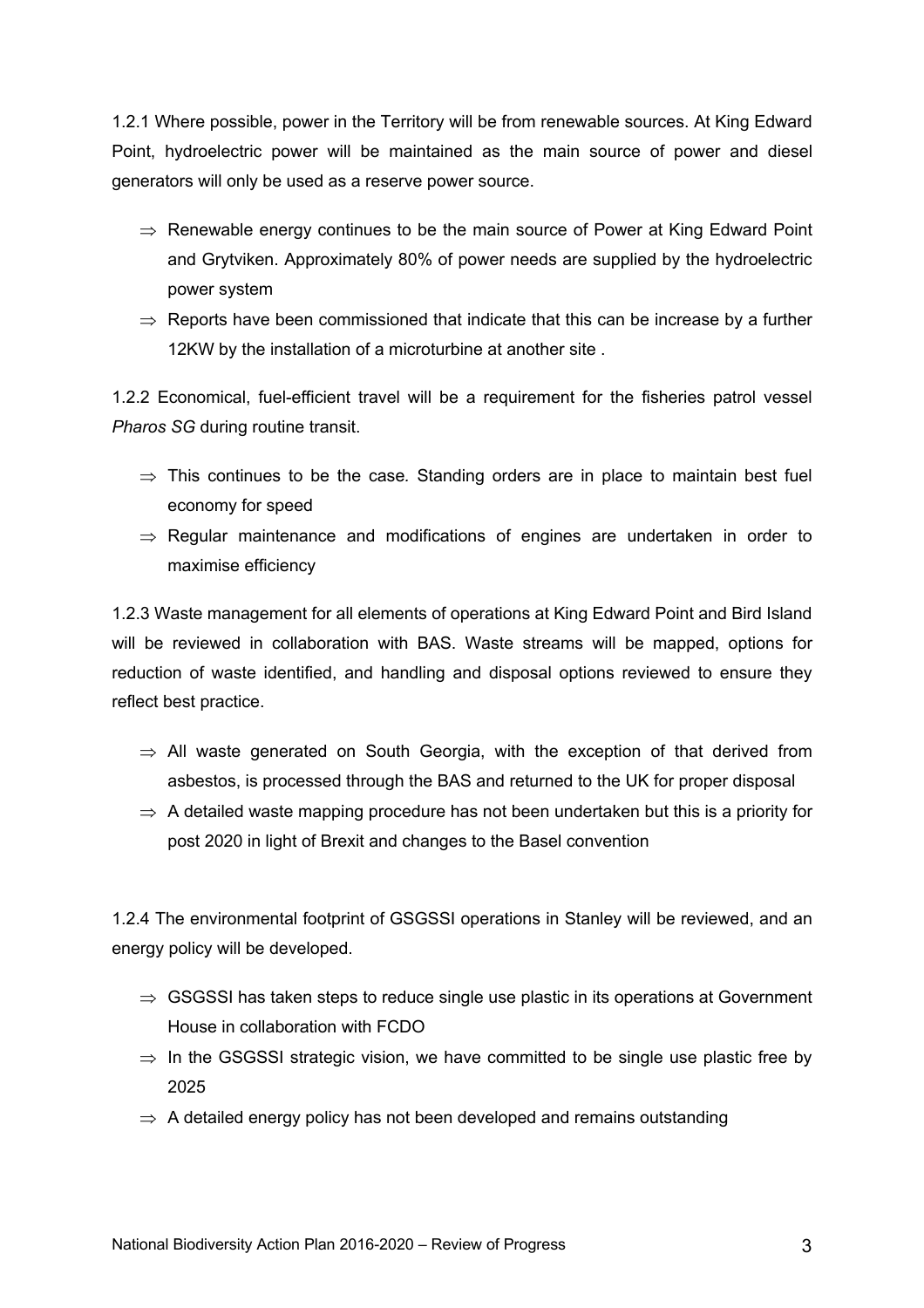#### **Objective 1: overall progress and recommendations**

- $\Rightarrow$  As reaffirmed in the 2021-2025 vision, sustainable environmental management is at the very heart of all Government operations. As all actions potentially have an impact this crosscutting objective has broad reach. Whilst there is still work to be done on some specific objectives, such as waste management and energy policy, overall since the inception of the NBAP the GSGSSI commitment to environmental sustainability has increased and this objective has been met.
- $\Rightarrow$  Whilst it is useful to identify specific work areas, opportunities to develop environmental management practices in other areas should not be missed. Broader, more adaptable plans may aid this.
- $\Rightarrow$  Given the close working relationship with the Falkland Islands, engaging and supporting sustainability in the Falkland Islands, will have positive benefits for South Georgia

**Objective 2: Increase SGSSI's environmental global reach though collaboration and knowledge sharing with our stakeholders**

*2.1 Maintain a close, working relationship on biodiversity and conservation related issues with relevant UK government departments, governments of other sub-Antarctic territories and nongovernmental organisations.*

2.1.2 Regular dialogue with the UK government departments and governments of other sub-Antarctic Territories will be maintained to discuss progress and delivery of environmental management objectives.

- $\Rightarrow$  Regular meetings take place at a high level to discuss synergies between the Governments and actions are passed down to appropriate departments. Examples include feasibility discussions for a Falkland Island based SGSSI biosecurity facility, sharing use of the GSGSSI Biosecurity Dog Programme, and resources to understand and mitigate marine non-native species.
- $\Rightarrow$  A monthly meeting is held with FCDO Polar Regions department to discuss permitting matters which may have a bearing on environmental management.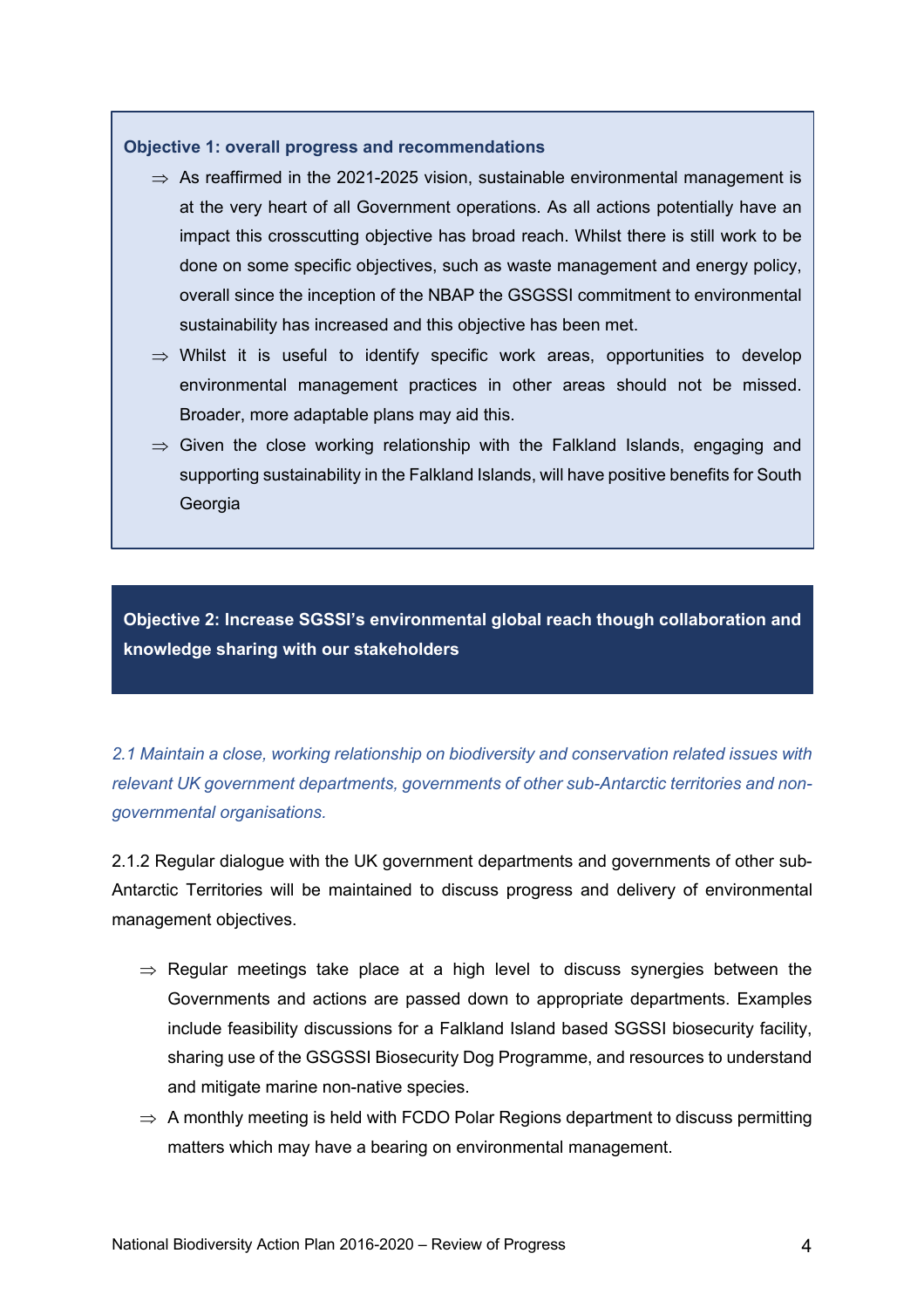$\Rightarrow$  There are regular informal exchanges of knowledge and best practice with other Overseas Territory governments on biosecurity, either directly or with assistance of the GB non-native species secretariat.

2.1.2 An annual stakeholder meeting will be held to provide an opportunity for wider consultation and to ensure transparency in major GSGSSI policy decisions.

- $\Rightarrow$  Annual stake-holder meetings have been held.
	- $\circ$  In 2019 this included a special science section which included contributions from a wide range of disciplines on how science may help inform environmental management of the Territory
	- $\circ$  In 2020, due to the covid pandemic, the stakeholder meeting was held virtually which allowed attendance of people throughout the world without the need for travel
- $\Rightarrow$  Presentations from stake-holder meetings are available online via the GSGSSI website

2.1.3 The opportunity to form special interest groups will be provided if an issue which warrants further discussion is identified in the annual stakeholder meeting.

 $\Rightarrow$  This has not been required in the reporting period

*2.2 Raise awareness of the global importance of SGSSI biodiversity amongst the international community with a particular emphasis on those based in the UK, European Union and Falkland Islands.*

2.2.1 An outreach plan will be produced which will identify opportunities to engage target audiences on environmental and conservation issues through a variety of media.

- $\Rightarrow$  Rather than develop an overarching outreach plan, project specific plans have been developed for key initiatives such as the launch of the new visitor briefing film and launch of the strategic vision
- $\Rightarrow$  At the end of the reporting period, the GSGSSI Twitter account had 3800+ followers and the GSGSSI Facebook page has been developed which currently has 1400+ followers

2.2.2 Media projects which promote SGSSI biodiversity to target audiences will be encouraged. Where appropriate, assistance will be given in planning and implementing such projects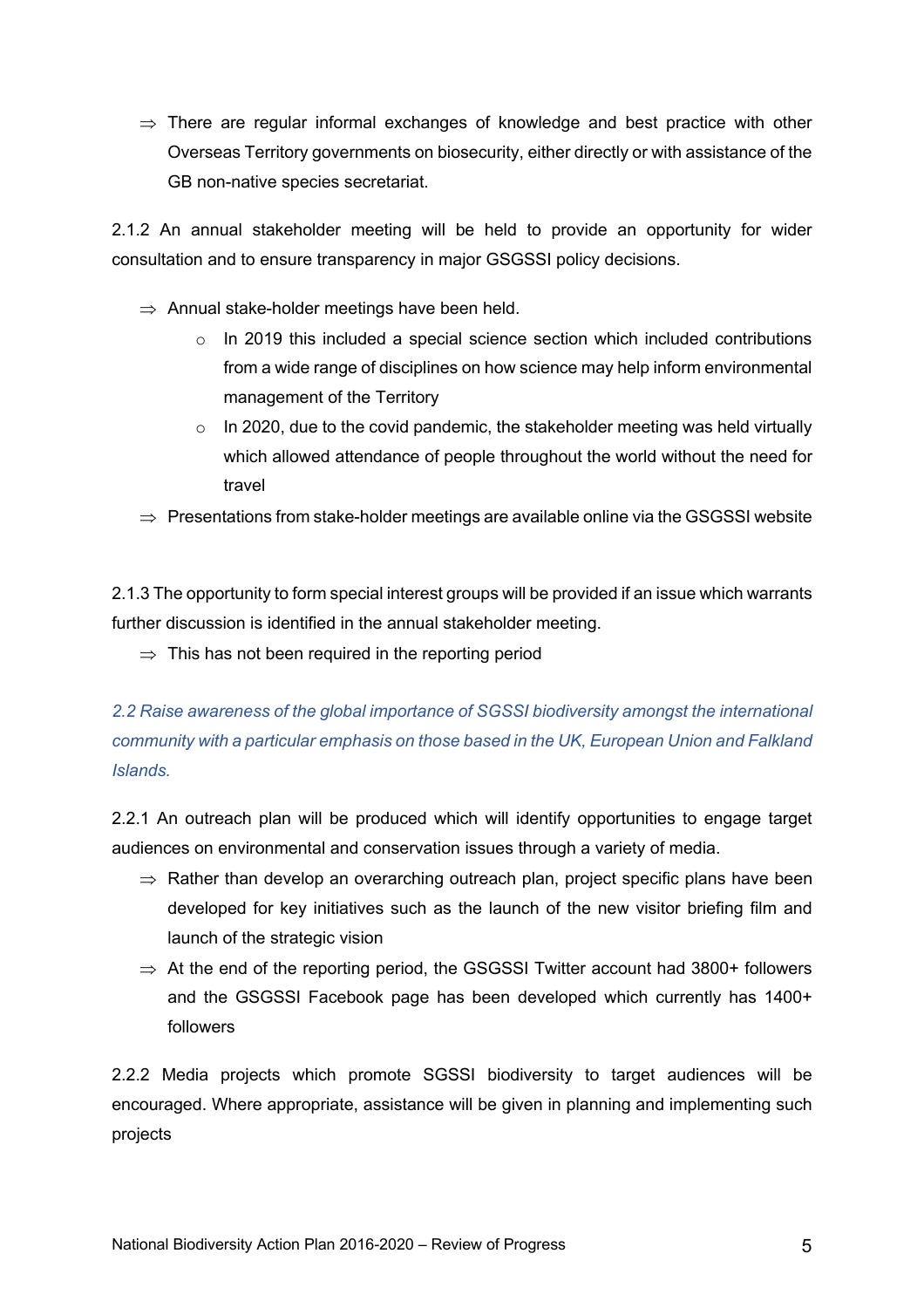- $\Rightarrow$  A number of successful wildlife documentaries have been supported by GSGSSI to film in the territory including BBC Seven Worlds, BBC Blue Planet 2 and Spy in the Wild
- $\Rightarrow$  In total 38 media projects were permitted between 2016 and 2020

2.2.3 The environment and wildlife pages on the GSGSSI website will be expanded and kept updated.

 $\Rightarrow$  The webpages are updated regularly

2.2.4 GSGSSI staff, and those working on environmental and conservation projects on the islands, will be encouraged to attend local and international meetings which provide opportunities to share their work and raise awareness of SGSSI biodiversity with a wider audience

 $\Rightarrow$  Meetings GSGSSI have participated in include: UKHO seminar, IAATO AGM, Horizon scanning exercise by CEH, presentations about biosecurity dog programme online (public), presentation to UKOTCF; Blue Belt symposium, SAERI natural capital conference

**Objective 2: overall progress and recommendations**

- $\Rightarrow$  Since the inception of the 2016-2020 NBAP the profile of SGSSI and a leader in data-led environmental management has increased. Therefore, broadly this objective has been achieved although there are still areas for further development
- $\Rightarrow$  Stakeholder meetings should continue to be made available for online participation even after covid travel restrictions have been lifted
- $\Rightarrow$  Review of webpages should be scheduled as an annual activity rather than being done on an *ad hoc* basis
- $\Rightarrow$  Dedicated media help packs should be developed to aid prospective film crews in the planning process and provide relevant background information to the permitting process and conservation work ongoing in the Territory.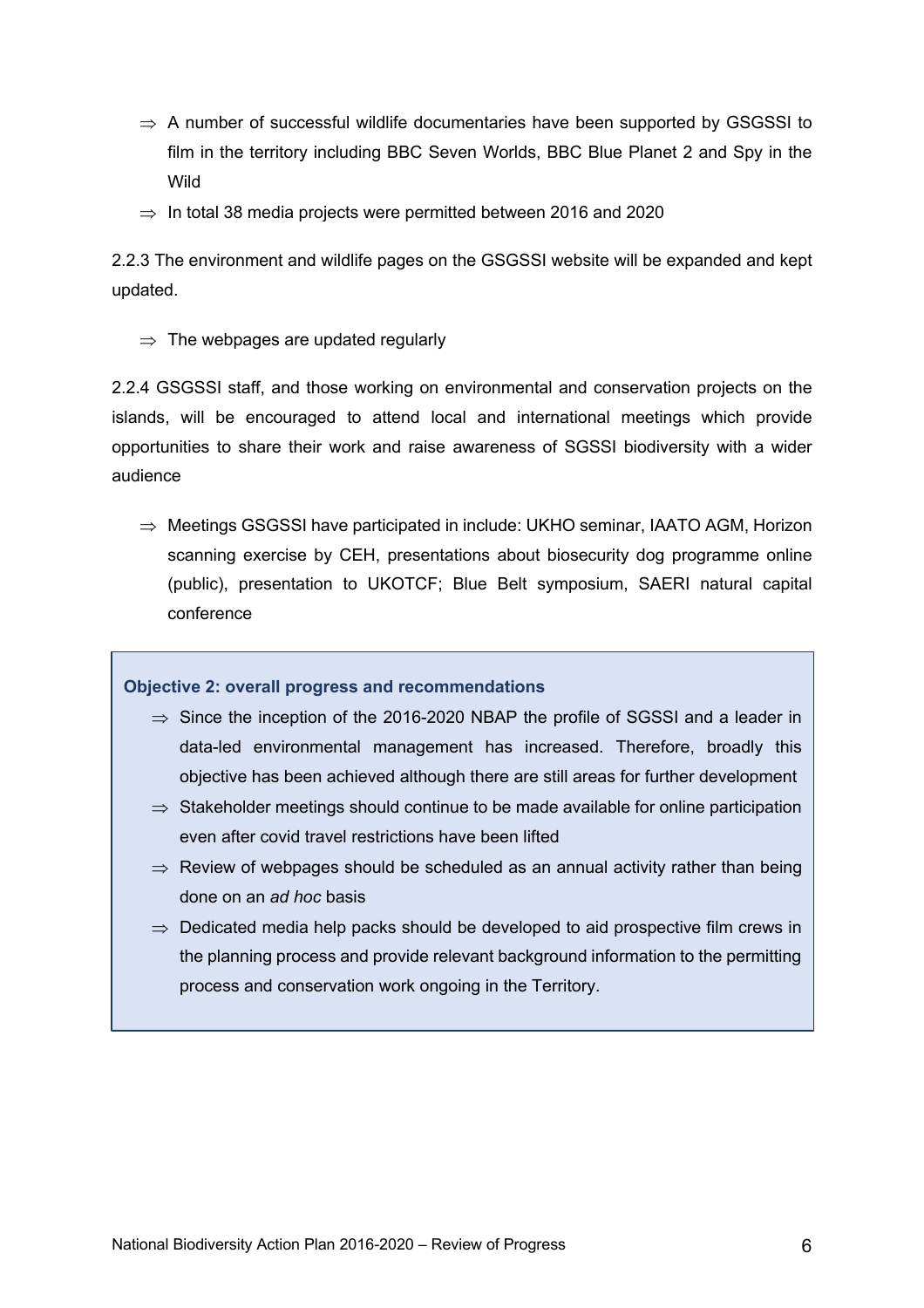**Objective 3: Ensure that our obligations under multilateral environmental agreements are met**

### *3.1 Convention on the Conservation of Marine Living Resources*

3.1.1. Manage SGSSI fisheries in a precautionary manner, to the highest international standards and consistent with all CCAMLR requirements, to ensure long-term sustainability.

 $\Rightarrow$  Conservation measures for all fisheries in SGSSI have agreed by CCAMLR. Consistent with our precautionary principal, GSGSSI set more precautionary Total Allowable Catch (TAC) than CCAMLR

3.1.2. Support the UK delegation to CCAMLR to represent SGSSI's interests and promote the highest standards of marine management and conservation in the South Scotia Sea and wider Southern Ocean, by means including continued MSC certification and fisheries management plans.

- $\Rightarrow$  GSGSSI staff are actively involved in the UK delegation to CCAMLR including Scientific Committee
- $\Rightarrow$  During the reporting period, the Patagonian toothfish fishery had been recertified by Marine Stewardship Council with increased score

3.1.3. Continue to rigorously implement and further enhance mitigation measures to avoid the incidental mortality of seabirds, including working ACAP to prompt action in other jurisdictions visited by South Georgia seabird populations.

- $\Rightarrow$  Seabird bycatch mitigation measures including the use of streamer lines, bird exclusion devises, and night setting, have been continued in SGSSI fisheries and are effective at reducing bird by-catch
- $\Rightarrow$  To minimise overlap with white-chin petrel migration, the start date of the toothfish fishery has been delayed by 2 weeks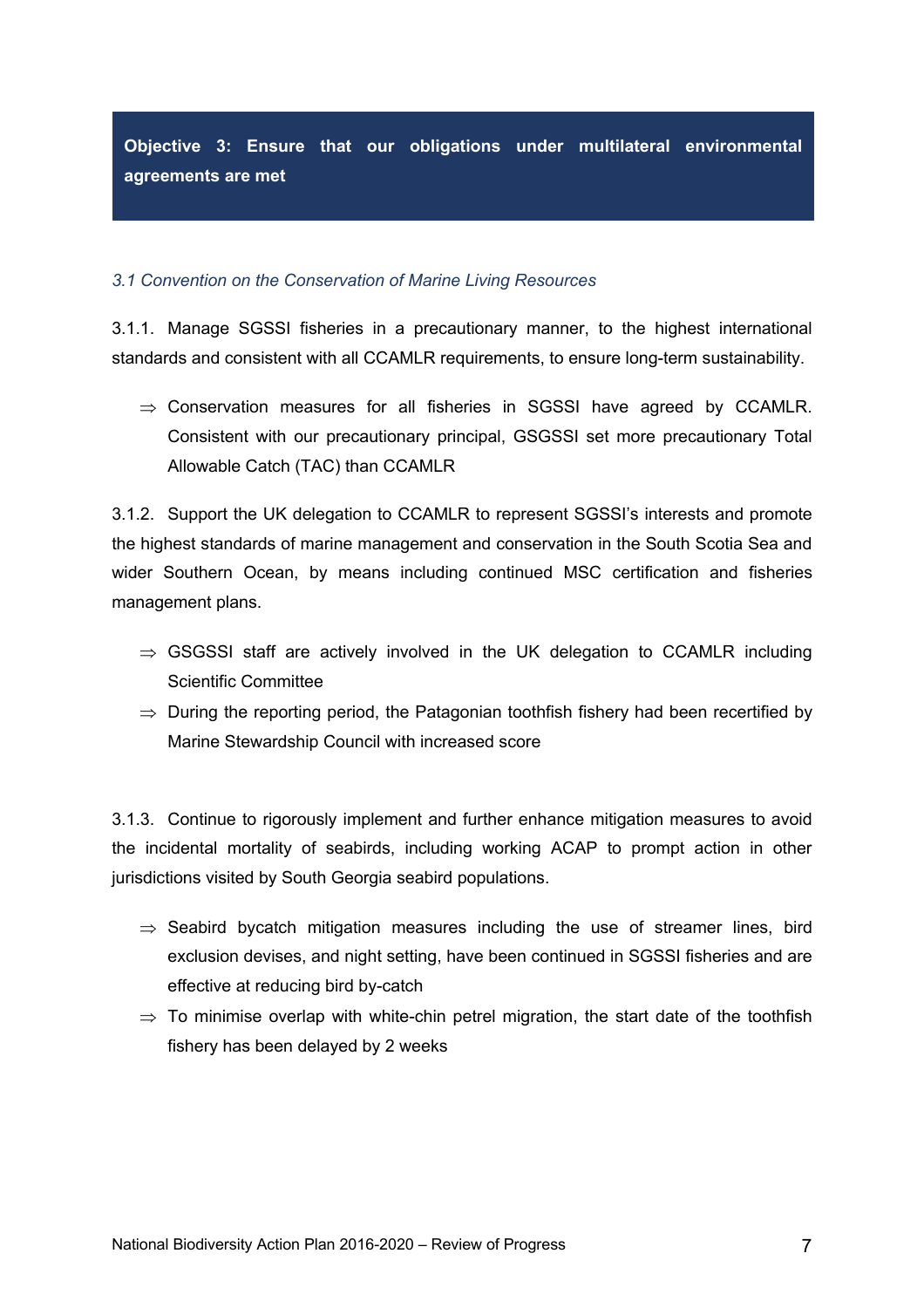### *3.2 Convention on Migratory Species*

3.2.1. Provide the UK with all information necessary to compile its national report to the Convention on Migratory Species.

 $\Rightarrow$  Information provided to the UK in a timely fashion as requested via DEFRA

3.2.2. Review the plan for the implementation of the Agreement in the Conservation of Albatross and Petrels (ACAP) on South Georgia on a regular (5-year) basis.

- $\Rightarrow$  The ACAP implementation plan was last reviewed and updated in 2016 and will require further review and update at the end of 2021
- $\Rightarrow$  GSGSSI contributes to the funding for a Falkland's based ACAP co-ordinator which ensures that cross-territory collaboration in the implementation of the plan is maximised

3.2.3. Undertake actions described in the ACAP implementation plan and report as required to the ACAP secretariat.

 $\Rightarrow$  Reporting is undertaken by the ACAP co-ordinator. GSGSSI liaise regularly and provide the required information for reporting to the ACAP secretariat in a timely fashion

3.2.4. In light of on-going population declines, develop species action plans for black-browed, grey-headed and wandering albatross.

- $\Rightarrow$  Following the archipelago wide census of albatross undertaken in 2015 showing declines in all species, ACAP listed the South Georgia populations of wandering, greyheaded and black browed albatross as priority populations.
- $\Rightarrow$  The South Georgia Albatross Conservation Action Plans were developed with key stake holders including the UK Government, the British Antarctic Survey (BAS) and the Royal Society for the Protection of Birds (RSPB), and all these organisations are committed to supporting the delivery of the plan
- $\Rightarrow$  The albatross action plans were published in early 2017. Progress is reviewed regularly through ACAP but GSGSSI will undertake a comprehensive review of progress in 2021

3.2.5. Strive to better understand the population dynamics of cetacean populations in the Territory by developing monitoring programmes and photo-identification catalogues and ensuring these data are available to concerned nations and scientists.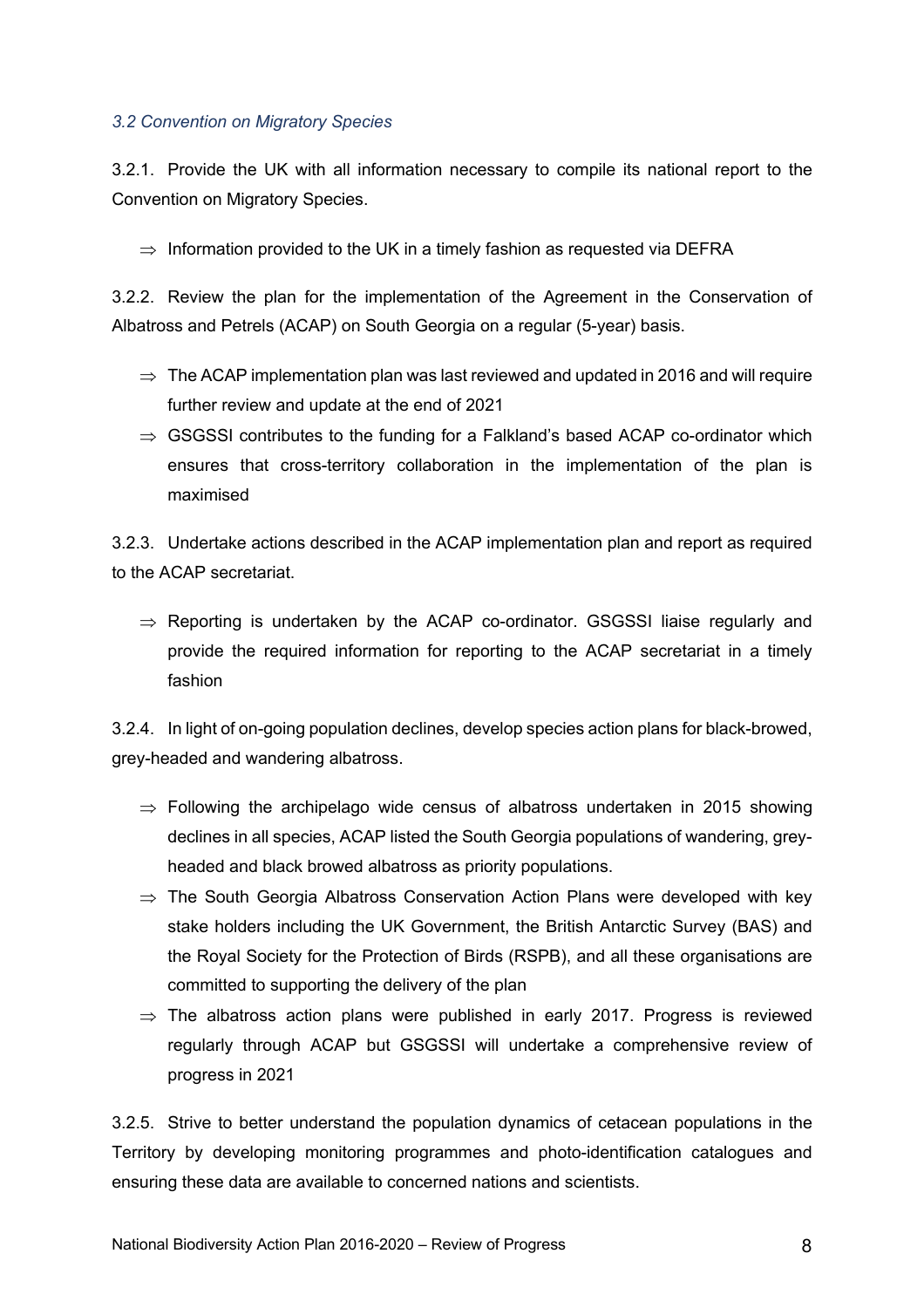- $\Rightarrow$  Significant advances have been made in the understanding of cetacean population dynamics around South Georgia with the main research being led by the British Antarctic Survey.
- $\Rightarrow$  A range of methodologies have been employed including genetic sampling, photographic ID and satellite tracking on order to better understand whale populations. Evidence suggests that whale populations on South Georgia are increasing.
- $\Rightarrow$  The data are available through NERC and are input into the IWC via the lead researcher.

### *3.3 Convention on Biological Diversity*

3.3.1. Provide the UK with all information necessary to compile its national report to the Convention on Biological Diversity.

 $\Rightarrow$  Information provided to the UK in a timely fashion as requested via DEFRA

3.3.2. As far as practical, support the UK in achieving Aichi targets through implementation of this Biodiversity Action Plan (see Annex 2).

 $\Rightarrow$  Overall positive contribution to Aichi targets achieved. See final conclusion and recommendations.

3.3.3. Work towards ensuring that GSGSSI policy, procedures and legal framework are consistent with the Nagoya Protocol on Access to Genetic Resources and the Fair and Equitable Sharing of Benefits Arising from their Utilization.

- $\Rightarrow$  GSGSSI is not, and does not intend to become a signatory to the Nagoya Protocol however, steps have been taken to make our position on access to genetic material and alignment with current legislation clearer.
	- $\circ$  Any samples of biological materials require permission under the Wildlife and Protected Areas Ordinance. Under section 21 of the Ordinance permission can only be granted under certain circumstances including scientific research, education, conservation, public health and safety, preventing spread of disease
	- o Prior to issuing permission to collect samples, GSGSSI require applicants to complete an environmental impact assessment and demonstrate that the work will not be harmful to the environment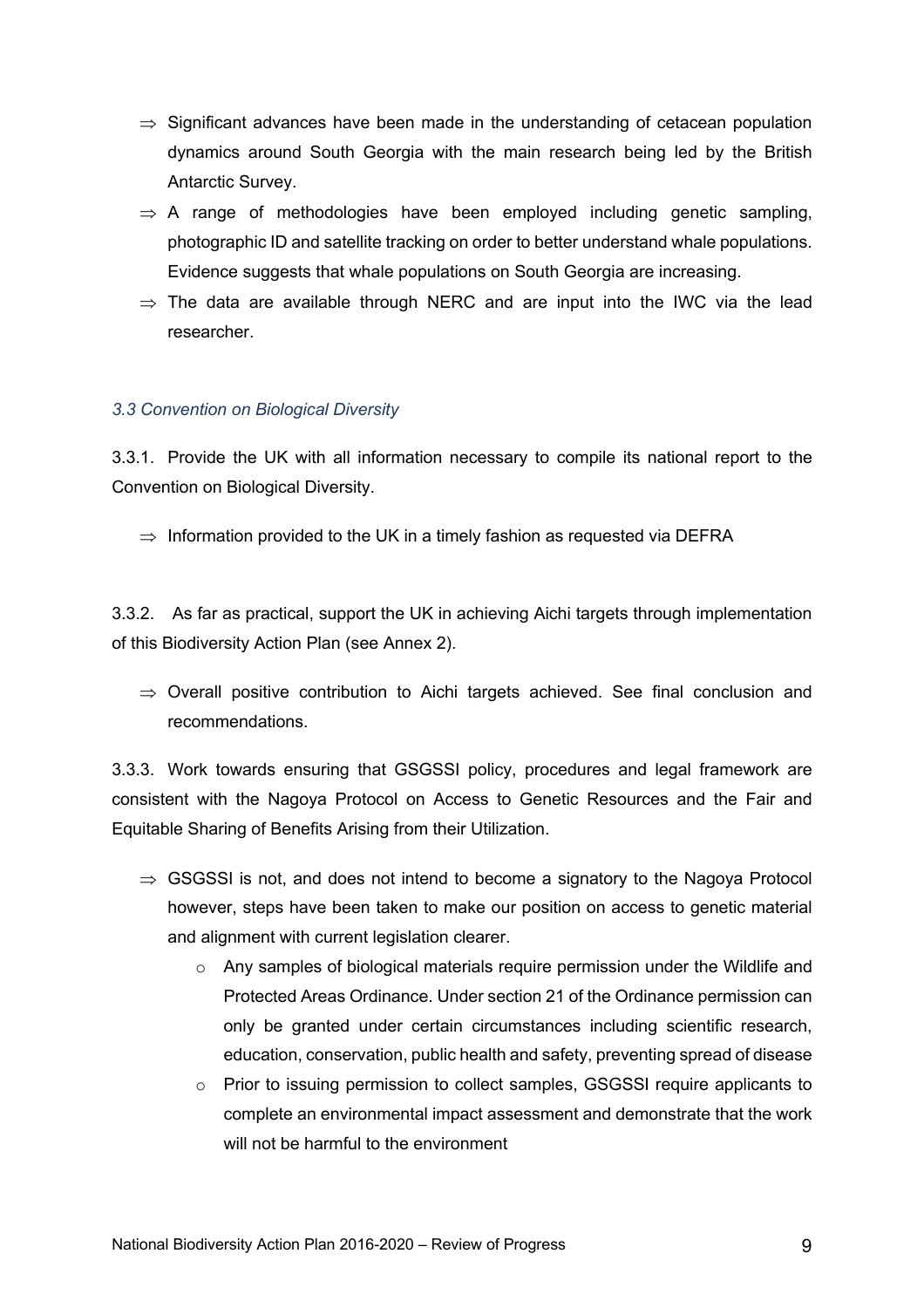- $\circ$  When samples have been collected, permit holders must notify GSGSSI when they have been removed from the territory. The level of information on export is variable and depends on how refined the sample is e.g. ID may be of a specific part of a specific species e.g. fur seal tooth, or a general habitat sample which could contain many species e.g. soil core, sediment etc.
- $\circ$  After samples have left the Territory GSGSSI claim no rights over the material and do not control its further distribution or analysis. Permit holders are encouraged to send GSGSSI copies of any publications or research that result from their work in the Territory.
- $\circ$  From 2019 GSGSSI developed a privacy policy which gives it permission to pass personal details of RAP applicants to third parties of activities which have taken place in order to aid collaboration or collate data on research/media activities. We were not explicit if this would include details of sample collection undertaken or just an overview of the work. Not all projects agreed to this and requested they be contacted prior to their details being passed to a third part

3.3.4. Remain vigilant to conservation threats and develop species action plans as appropriate.

 $\Rightarrow$  To date no additional species-specific action plans have been required. We remain vigilant to threats and stand ready to reassess.

**Objective 3 – Overall progress and recommendations**

- $\Rightarrow$  With the support of FCDO and DEFRA we have met all our commitments to the MEAs to which we are applicable to the territory and in some cases have exceeded requirements and taken a leadership role
- $\Rightarrow$  Careful thought is needed before making further commitments to MEAs and benefit to the Territory should be carefully weighed against the resources needed to effectively implement the agreement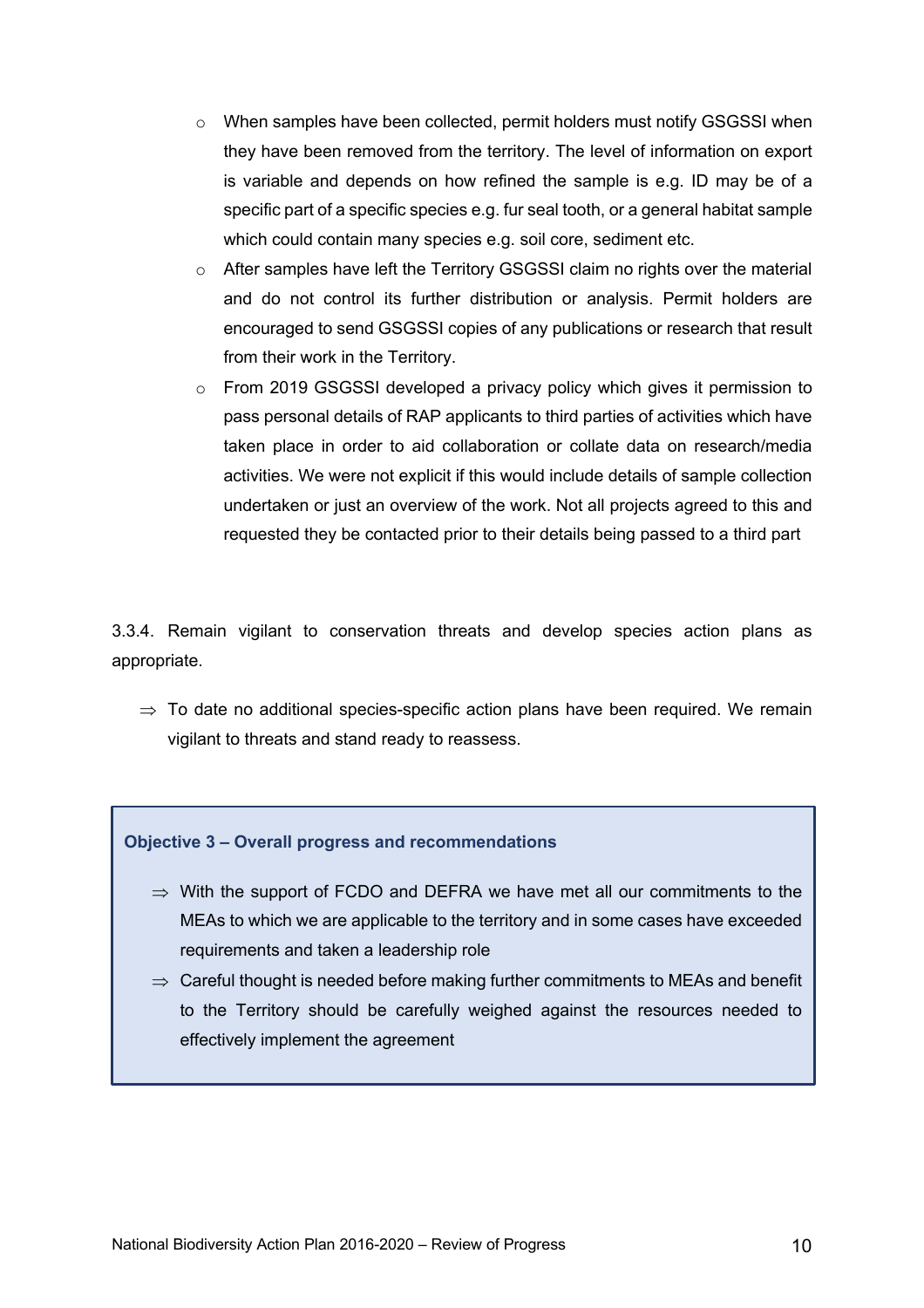**Objective 4. Develop standardised environmental assessment procedures which are scalable and commensurate with the potential impact the activity may have on the environment.**

# *4.1. Review current practices and ensure environmental assessment procedures and mitigation measures are fit for purpose*

4.1.1. Review existing environmental assessment procedures in place for use in SGSSI (including those used by BAS and GSGSSI) and liaise with other bodies such as DEFRA to determine best practice.

 $\Rightarrow$  An informal review of environmental assessment procedures used elsewhere was undertaken when developing the new GSGSSI system. Elements appropriate to the territory, such as scaled risk assessments, were adopted and incorporated into a SGSSI specific approach.

4.1.2. Create a revised environmental impact assessment procedure with standard on-line documentation to assist applicants.

- $\Rightarrow$  Environmental assessment procedures are now fully integrated into the Regulated Activity Permit system. There are three categories of RAP application depending on the complexity the project. This ensures that environmental assessments are scalable and commensurate with the potential impacts of activities.
- $\Rightarrow$  A standardised application format is available for category 1 and 2 applications and a bespoke approach is adopted for category 3 applications. These are typically complex projects, or where it is deemed the environmental risk is higher, a more bespoke approach is adopted. The content of this customised environmental assessment will depend on the scope of the project and whether the risk is related to a single element or will affect the environment more generally
- $\Rightarrow$  An online format was trailed in 2020 but further work is needed to develop this.
- $\Rightarrow$  Work is ongoing to ensure that environmental assessments for expeditions are aligned more closely with those for other activities

4.1.3. Work with appropriate independent experts to review any development which has a major impact on the existing footprint of operations, and/or that have a potential to have a major impact on the environment, to ensure best practice standards are upheld.

- $\Rightarrow$  See 114
- $\Rightarrow$  The EIAs for both of these projects were reviewed by a panel of independent experts. Best practice standards were upheld and, in some cases, exceeded. In particular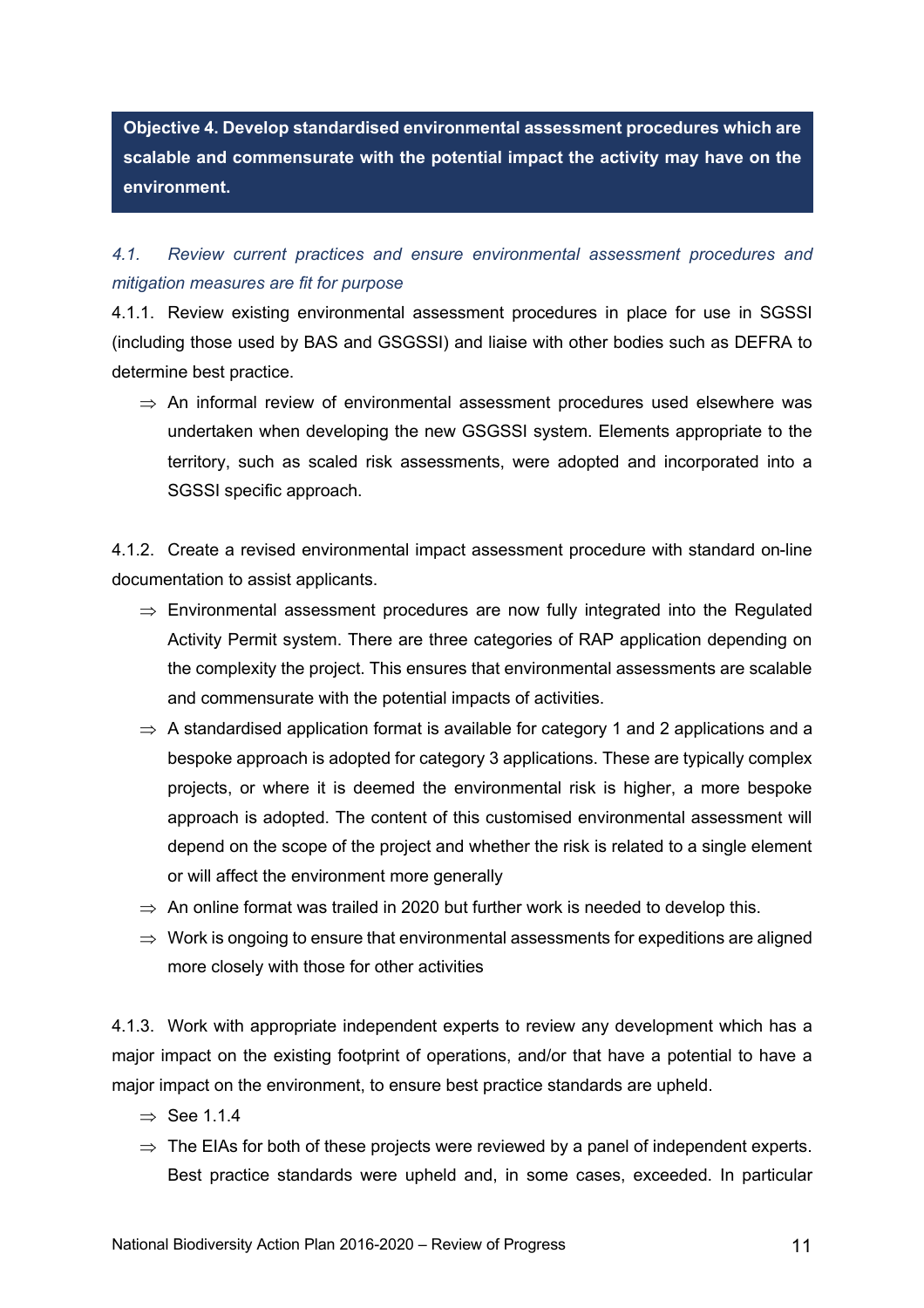development of animal movement guidelines for construction work has improved animal welfare and accountability and BAS now have plans to apply this to all stations.

4.1.4. Consider if any additional legislation is required in order to support revised environmental assessment procedures.

 $\Rightarrow$  No additional legislation requirements were been identified in the reporting period.

**Objective 4 – overall summary and recommendations**

- $\Rightarrow$  Robust environmental assessment procedures are now in place which are aligned with best practice elsewhere. The tiered system allows GSGSSI to focus on activities which potentially have the most impact.
- $\Rightarrow$  More work is needed to develop the online format and integrate this into other permitted activities such as tourism.
- $\Rightarrow$  Environmental assessment procedures will require ongoing revision and refinement in order to be continue to be fit for purpose and ensure emerging threats are accounted for

**Objective 5: Enhance knowledge of the biodiversity and habitats of SGSSI through research, monitoring and review, including the establishment of scientific baselines from which to assess environmental change, including the potential effects of climate change.**

### *5.1 Improve understanding of the flora and fauna of the Territory*

5.1.1 Improve taxonomic understanding and work with experts to develop identification guides for understudied taxa such as invertebrates.

 $\Rightarrow$  Limited progress on this objective. Work with CABI on ID of non-native species. Improved capacity of identification of plants though weed management project.

5.1.2 Identification and investigation of species in both marine and terrestrial habitats that can be used as a barometer for change in respect of management interventions.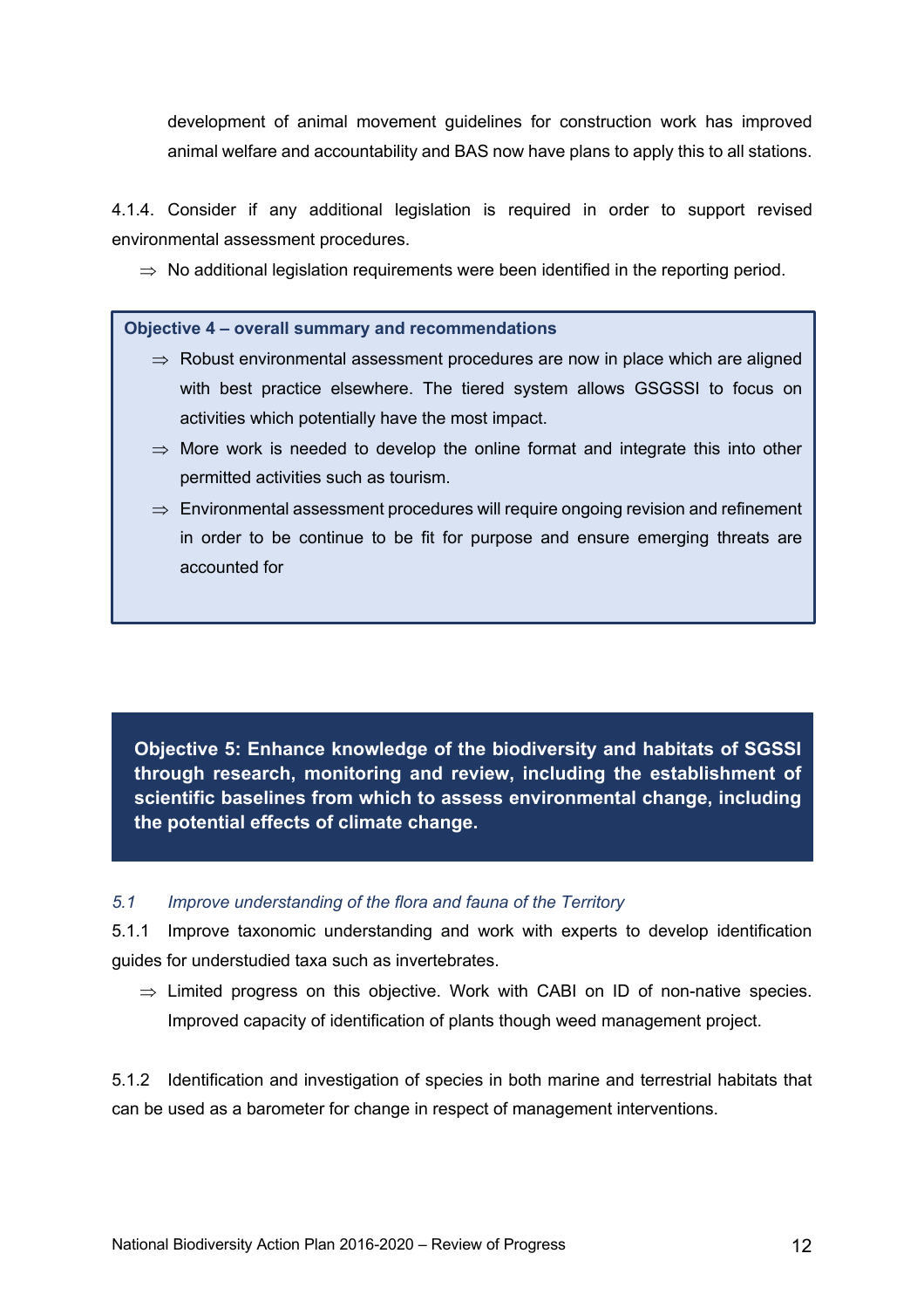- $\Rightarrow$  In the terrestrial realm, as part of the non-native plant management programme, monitoring to assess the impact of herbicide use on target and non-target species have been established.
- $\Rightarrow$  Knowledge of the both the marine and pelagic marine habitats surrounding South Sandwich Islands has been increased as a result of research cruises on RRS Discovery. This is a base line against which further change can be measured.
- $\Rightarrow$  Krill is primary barometer of change in marine environment. During 2019 the South Sandwich Islands were a key component of the international synoptic survey for krill. Monitoring of krill dependant predators at Miaviken and Bird Island continues

5.1.3 Utilisation of new technologies and remote sensing techniques that maximise understanding of the Territory's flora and fauna with minimal impact on the environment.

- $\Rightarrow$  Successful use of UAVs and satellite imagery during in a coastal mapping project that assessed terrestrial and near shore habitats across South Georgia
- $\Rightarrow$  Increasing use of UAV for survey and census of penguins, albatross and seals. This is now established in the KEP science plan.

5.1.4 Encourage scientists who can improve knowledge of less well-studied taxa to visit the Territory and ensure that this information legacy remains accessible.

- $\Rightarrow$  Applications have been supported where they have been forthcoming.
	- o Upcoming work looking at seaweed biodiversity.
	- o PhD on fungal biodiversity project led by the South Atlantic Environmental Research Institute and University of Aberdeen was supported by GSGSSI and fieldwork undertaken in 2016. Results awaiting publication

5.1.5 Improve baseline data on benthic habitats (including those in benthic closed areas) and intertidal zones to underpin management of protected areas.

- $\Rightarrow$  Knowledge of benthic habitats has been improved as a result of a benthic camera survey in 2018/19 and the deployment of cameras on the lines of long-line fishing vessels
- $\Rightarrow$  Surveys by RRS Discovery, helped to expand knowledge of the benthos of the South Sandwich Islands
- 5.1.6 Produce a guide to the marine life of SGSSI
	- $\Rightarrow$  Work is ongoing but this has yet to be completed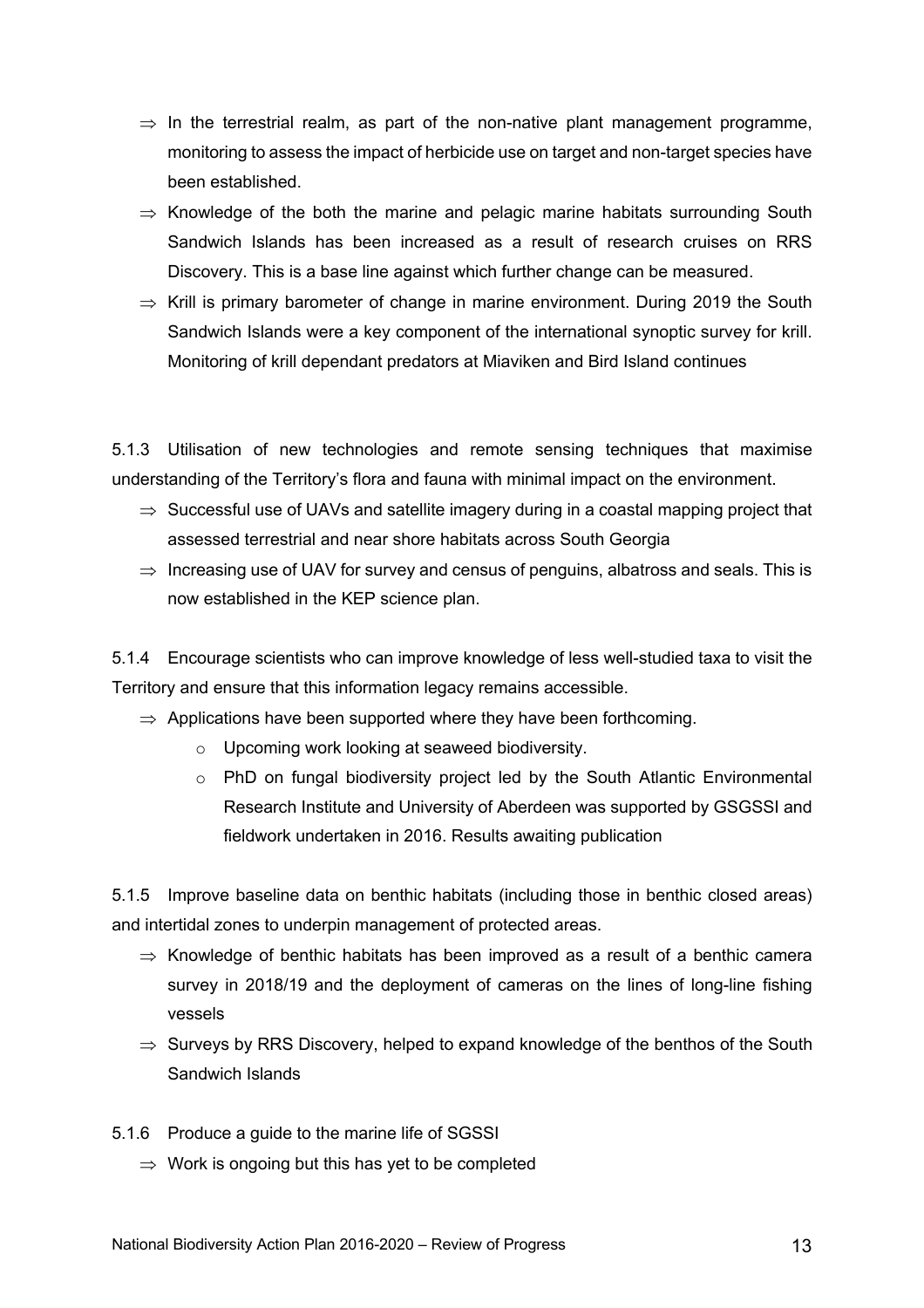### *5.2 Monitor the recovery of habitats and biodiversity following restoration projects and management interventions*

5.2.1 Development of long term monitoring sites to track the recovery of bird species, and particularly burrowing seabird populations following the eradication of rats, mice and reindeer.

- $\Rightarrow$  Long term monitoring sites are established on the Thatcher, Busen and Barff peninsulas. Species targeted are: white-chinned petrels, diving petrels and prions
- $\Rightarrow$  These are surveyed every 2-4 years and were last surveyed in 2018

5.2.2 Development of long-term monitoring sites to monitor the changes in coastal vegetation communities following the eradication of reindeer.

- $\Rightarrow$  Long term monitoring sites are established on the Thatcher, Busen and Barff peninsulas. Habitats surveyed include tussock, wet grassland, dry grassland and fellfield/scree
- $\Rightarrow$  These are surveyed every 2-4 years and were last surveyed in 2018

5.2.3 Use of remote sensing technology to map vegetation communities and coastal marine habitats on a landscape scale for future use as a baseline against which large scale change in response to eradication efforts and climate change can be measured.

 $\Rightarrow$  See 5.1.3.

5.2.4 Develop monitoring protocols to facilitate the documentation of changes in vegetation community composition as a consequence of herbicide application and nonnative plant control.

- $\Rightarrow$  Development of monitoring plots was included in the weed management contract granted to Indigena biosecurity. Monitoring consists of photo points as well as eleven 10x10 m plots to monitor vegetation changes following herbicide control of class 2 species and a further eight plots to monitor vegetation changes following herbicide control of class 1 species.
- $\Rightarrow$  Results of the monitoring are expected to be detailed in the end of contract report due in mid-2021 and will inform the next weed management strategy.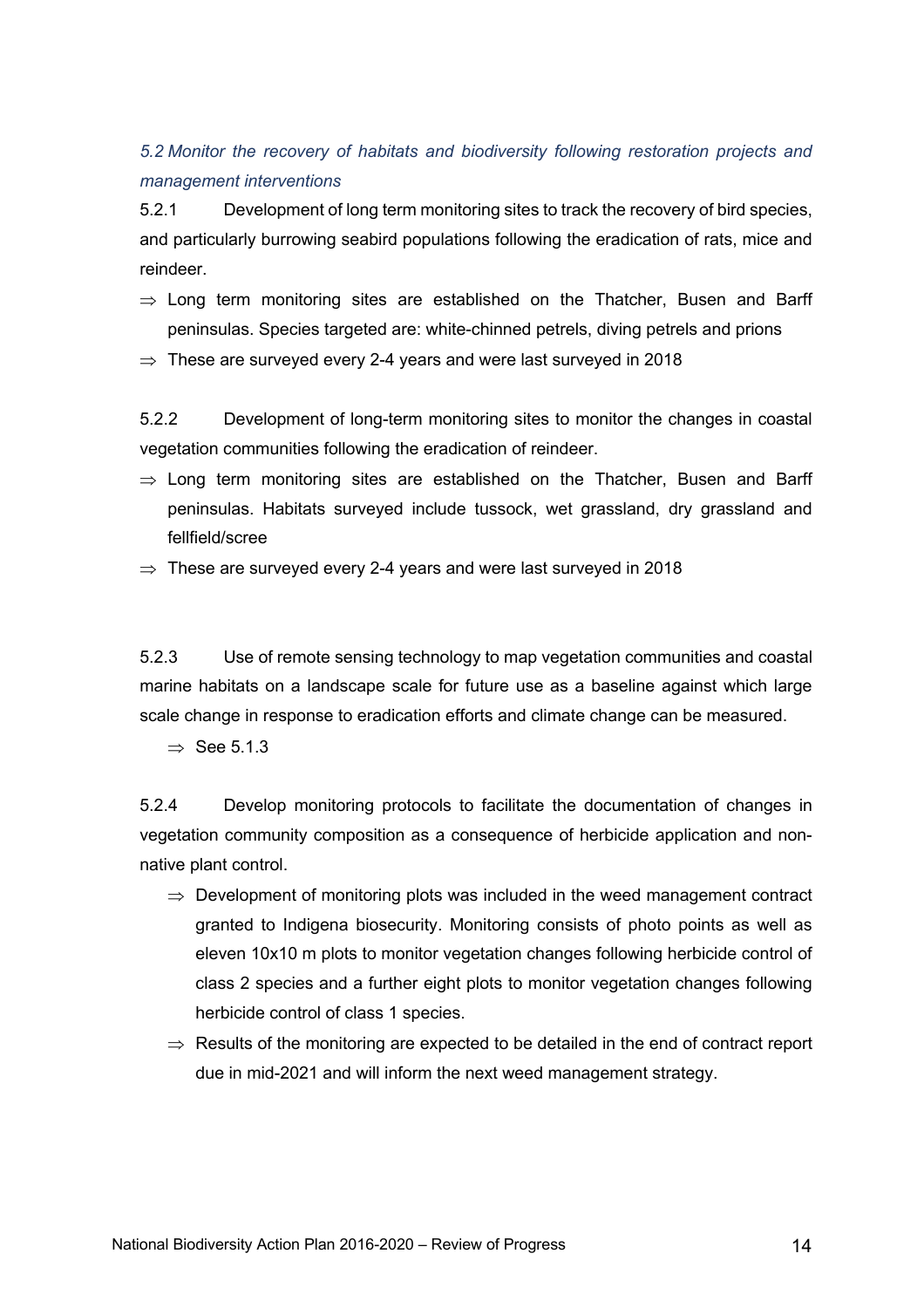#### **Objective 5 – overall summary and recommendations**

- $\Rightarrow$  Mixed progress in achieving the activities under this objective. Generally, areas where tasks are outstanding are associated with increased knowledge of poorly studied taxa. This may be symptomatic of a global shortage of expertise in these areas.
- $\Rightarrow$  Monitoring which has been developed over the last 5-years should be continued as it may take many years to see significant change on a community level.
- $\Rightarrow$  Activities have been most successful where the work relates directly to a management objective. For future planning, it may be beneficial to be more targeted in outlining which taxa should be targeted and have these more explicitly linked to management.

**Objective 6: Effectively manage non-native species and work along the entire biosecurity continuum to deliver best practice biosecurity protocols, postborder monitoring and emergency response measures**

## *6.1 Ensure that biosecurity protocols are reviewed and, where possible, improved particularly in respect of rats and mice*

6.1.1 Consolidate existing biosecurity policies and protocols into a biosecurity handbook that is available online.

 $\Rightarrow$  The first iteration of the biosecurity handbook was completed in 2016 and following stakeholder review/consultation was published on the GSGSSI website. This is now the single go-to reference for all biosecurity information for those visiting or providing logistic support to those operating in the territory

6.1.2 Conduct an annual biosecurity review which covers all elements of the logistic activities on SGSSI. Complete action points raised in a timely manner and update the biosecurity handbook as necessary.

 $\Rightarrow$  An annual biosecurity review is undertaken in June each year with involvement from the South Georgia based Government Officers and the team in Stanley. The key findings of this are summarised and published on the GSGSSI website.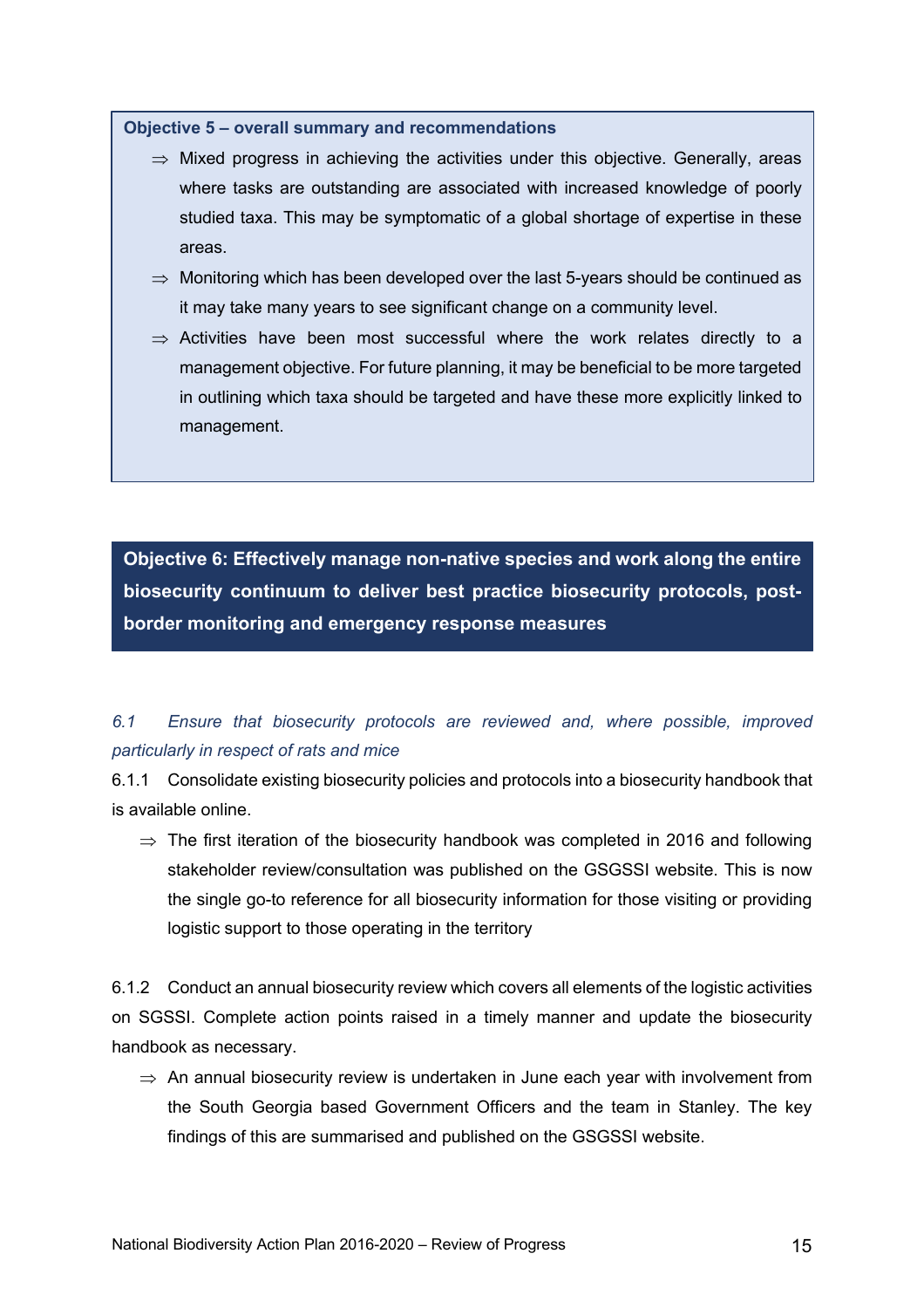6.1.3 Review protocols for all vessels visiting the Territory to ensure consistency of biosecurity standards, particularly with regard to rats and mice.

 $\Rightarrow$  Using data collected by the biosecurity dog team to identify 'high risk' areas on vessels, rodent monitoring protocols have been revised and are applied to all vessels. The dog team and their pre-border rodent searches of vessels and cargo add greater confidence that vessels are rodent free.

6.1.4 Review and improve cargo handling procedures and facilities to further reduce the risk of rodents and other non-native species being transported into the Territory.

- $\Rightarrow$  In addition to searching vessels and cargo the biosecurity dog team check ports, jetties, warehouses and packing areas. Their findings inform mitigation such as rodent management measures being deployed at jetties.
- $\Rightarrow$  GSGSSI have developed a standardised cargo handling and packing protocol with UK exporters, primarily SATLAN and more recently BAS to ensure high standards of preborder biosecurity are applied.
- $\Rightarrow$  GSGSSI worked with BAS and WD4C to develop UK-based rodent detector dog capabilities. This was implemented for the KEP wharf development project, and will become standard practice for BAS to use rodent dogs on South Georgia bound cargo.

6.1.5 Work with the Falkland Island Government to investigate the feasibility of the use of a rodent detection dog based in the Falkland Islands for pre-border biosecurity screening on vessels.

- $\Rightarrow$  Following a feasibility study the rodent detector dog programme is now fully established with a full-time dog handler and trained dog based in the Falkland Islands
- $\Rightarrow$  The dog programme is also used by FIG to search FI rodent-free islands and interisland cargo.

6.1.6 Install additional rodent monitoring devices at visitor landing sites and jetties at King Edward Point and Grytviken as necessary.

 $\Rightarrow$  Requirement for rodent monitoring devices is reviewed at the annual biosecurity review. 'Rodent hotels' and additional bait stations are deployed as required on a seasonal basis based on operational risk assessments

6.1.7 Ensure all visitors are briefed on and act in accordance with biosecurity procedures by providing the necessary information, equipment and other means they need to avoid introducing non-natives species or transmitting diseases.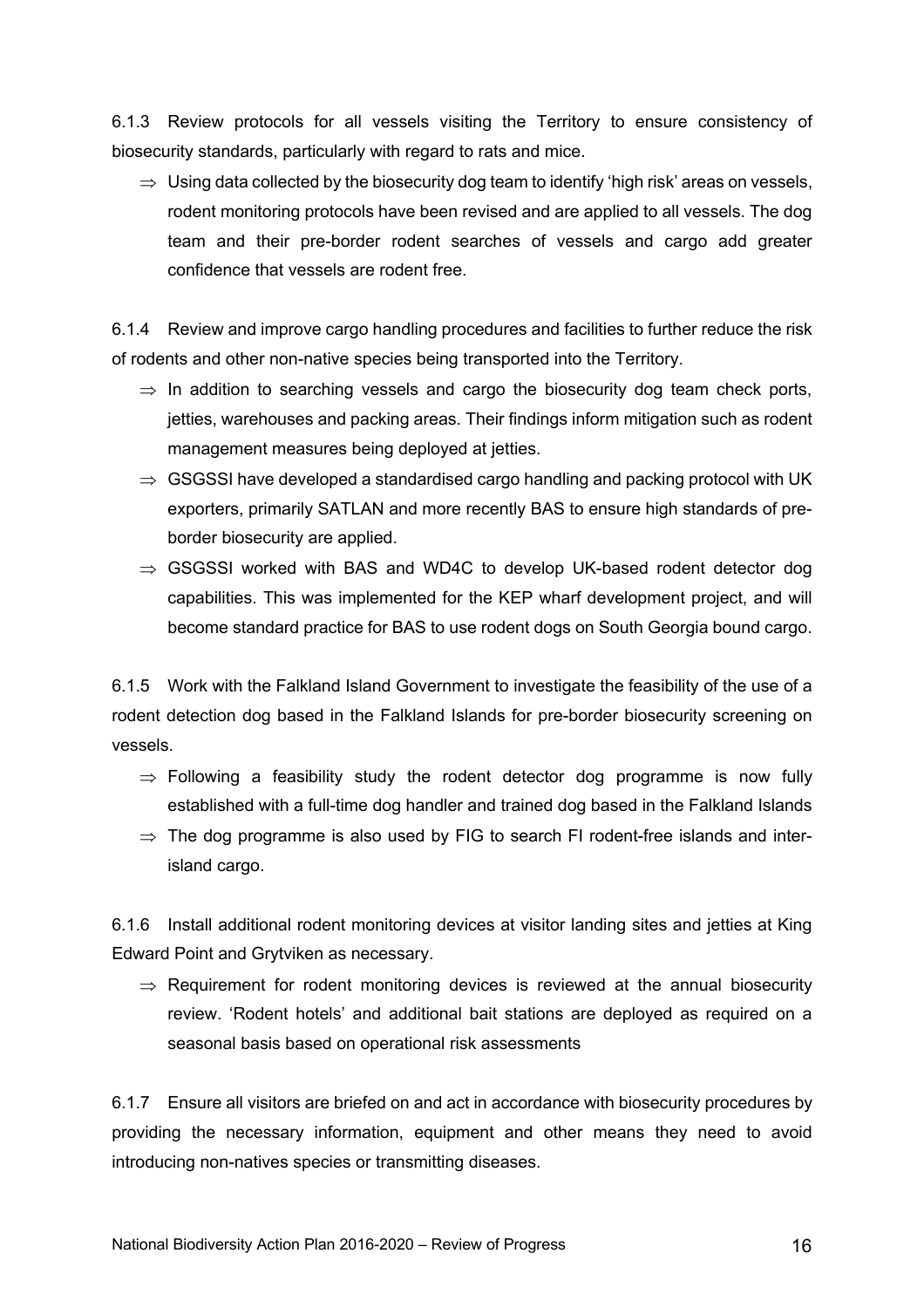- $\Rightarrow$  A new briefing film and materials have been developed to enhance briefings, and a framework is in place to ensure that everybody is adequately briefed and understands their biosecurity obligations before going ashore.
- $\Rightarrow$  MV Pharos SG has been equipped with a biosecurity kit to facilitate passengers and crew in biosecuring their clothing and equipment.

6.1.8 Make all visitors aware of what actions that should be taken if they witness or suspect that a biosecurity breach or rodent incursion has occurred.

 $\Rightarrow$  Details of what steps should be taken on sighting a rodent or sign of rodents are outlined in the biosecurity handbook. All expedition staff have a copy of this and are briefed to convey this to their guests

6.1.9 Solicit independent expert review of biosecurity protocols every 5-years to ensure that best practice is being maintained.

- $\Rightarrow$  A biosecurity review was undertaken by the GB non-native species secretariat in 2018. This was overall positive and where appropriate measures for improvement have been identified and adopted.
- $\Rightarrow$  In addition, GSGSSI has taken the decision to undertake a continuous review process and regularly engage with independent experts to ensure biosecurity practices remain fit for purpose. This ensures we are able to respond to biosecurity threats as they immerge and better protect South Georgia biodiversity.

# *6.2 Strengthen ties and share knowledge on best biosecurity practice with gateway ports so as to best protect the biodiversity of the Territory*

6.2.1 Work with the Falkland Island Government and HM armed forces to improve biosecurity arrangements at gateway ports. As appropriate provide them and with DOC200 traps to reduce abundance of rodents at port facilities.

- $\Rightarrow$  Strong relationships have been formed with FIG biosecurity, especially though the rodent detector dog programme. DOC200 traps have been provided and deployed around the FIPASS area
- $\Rightarrow$  DOC200 traps have been provided to HM armed forces and have been deployed around East Cove Mare Harbour. However, the regular turnover of staff mean that these traps are not always regularly maintained. The rodent detector dog does visit RN vessels prior to deployment to South Georgia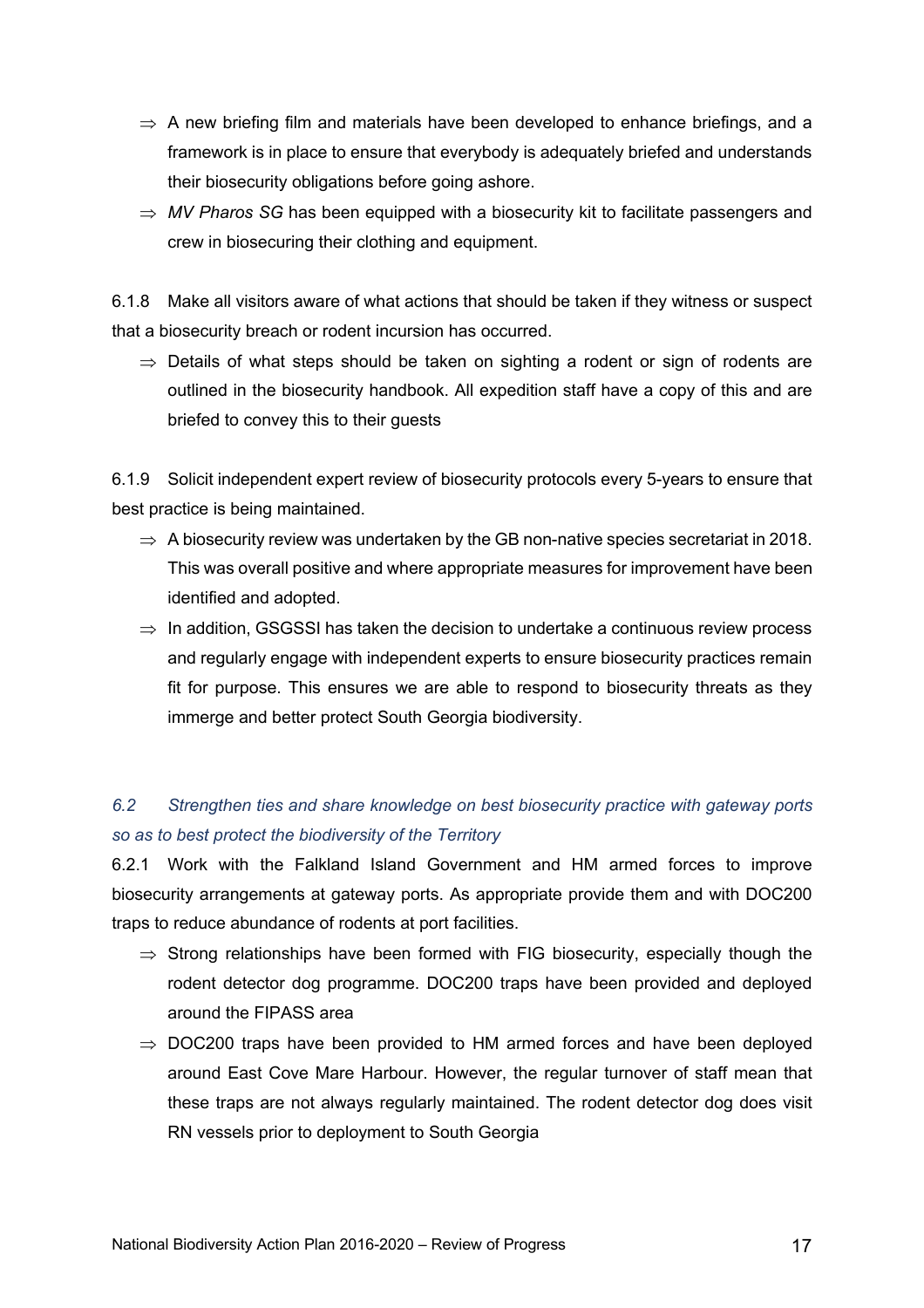- 6.2.2 Participate in local and regional workshops that relate to biosecurity.
	- $\Rightarrow$  As part of the GBNNSS project to improve biosecurity in the OT's, CEH delivered a horizon scanning workshop. GSGSSI attended and inputted into the process and have prioritised risk mitigation of marine INNS as a result.

6.2.3 Maintain regular contact with the Falkland Islands Government Department of Agriculture to share knowledge on emerging threats and possible mitigation measures.

 $\Rightarrow$  The two governments share information and resources, tracking local outbreaks of wildlife diseases such that appropriate mitigation can be implemented if necessary.

# *6.3 Develop a non-native plant management strategy, identifying which, if any, species could be eradicated and which should be controlled*

6.3.1 Complete non-native plant surveys of coastal regions of the Territory, giving priority to areas which have a history of sustained human presence i.e. King Edward Point, the former whaling stations at Grytviken, Stromness, Leith, Husvik, Prince Olav Harbour; parts of the Barff and Green peninsulas and Moltke Harbour.

- $\Rightarrow$  As part of a Darwin funded project, non-native plant surveys were completed in 2016 and formed the basis for the non-native plant management strategy
- $\Rightarrow$  Surveys are ongoing and extend to sites beyond the original priority areas as logistic support allows.
- $\Rightarrow$  A citizen science awareness project provides a mechanism for visitors to alert GSGSSI of non-native plants that are found beyond their known range

6.3.2 Identify key performance indicators and publish a non-native plant management strategy and associated environmental assessment on the GSGSSI website and distribute to interested stakeholders.

- $\Rightarrow$  In March 2016 the non-native plant management strategy was launched with a funding commitment of a minimum of £250,000 over the 5-year life span
- $\Rightarrow$  Eight key performance indicators were identified which covered herbicide control, mapping and research. These formed the basis for the awarding of the contract to provide expert contractors to carry out the work

6.3.3 Undertake a programme of herbicide control for species which have been identified as a priority for control in the non-native plant management strategy, publishing an annual update on progress.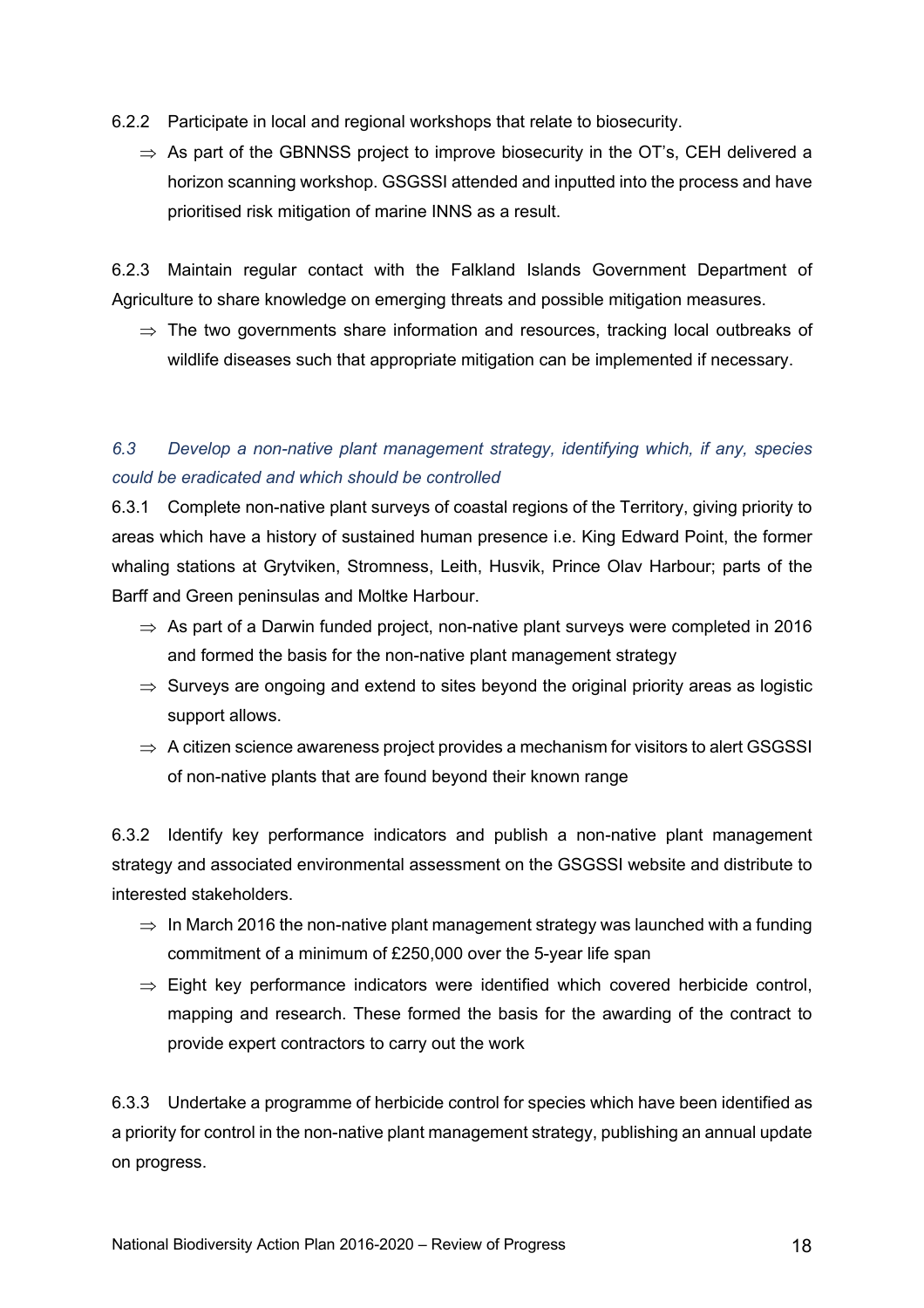- $\Rightarrow$  Herbicide control has been undertaken annually from approximately December to March each year.
- $\Rightarrow$  Key performance targets have been met and as per the contract, annual updates have been provided and made available via the GSGSSI

6.3.4 Develop an early detection, rapid response strategy which can be implemented to prevent further spread should a new species be detected.

- $\Rightarrow$  Ongoing surveys and formalised procedure for identification and classification of newly discovered species has contributed significantly to achieving this goal.
- $\Rightarrow$  It is expected that a detailed strategy will be published in the next iteration of the nonnative plan management plan

6.3.5 Ensure that the database which contains information about the non-native plant control efforts on South Georgia is available online.

 $\Rightarrow$  The database is available online and is hosted by the British Antarctic survey. It is accessible at http://apex.nerc-bas.ac.uk/f?p=153:1:0:::::

6.3.6 Build capacity to ensure that a group of trained and appropriately experienced workers with the appropriate skill base is available to the project in the future.

- $\Rightarrow$  Existing capacity of Falklands based staff has been further developed and a newly recruited member of staff from the Falkland Islands has been deployed on two occasions
- $\Rightarrow$  Additional work is needed to build interest in weed management withing the Falkland Islands and expand the pool of experienced people to engage in the project

### *6.4 Risk assessment and monitoring for non-native species in the marine environment*

6.4.1 Identify project partners who can assist in undertaking a risk assessment of the potential for marine non-native species introduction on South Georgia.

- $\Rightarrow$  Several funding applications have been submitted in collaboration with the South Atlantic Environmental Research Institute to undertake this risk assessment. In addition to a basic risk assessment the applications sought to gather baseline data on marine biodiversity and sequence known invasive. Unfortunately, none of these funding applications were successful.
- $\Rightarrow$  A focused project involving a pathway analysis, risk assessment and review of best practice will be funded directly by GSGSSI and is due to commence in 2021.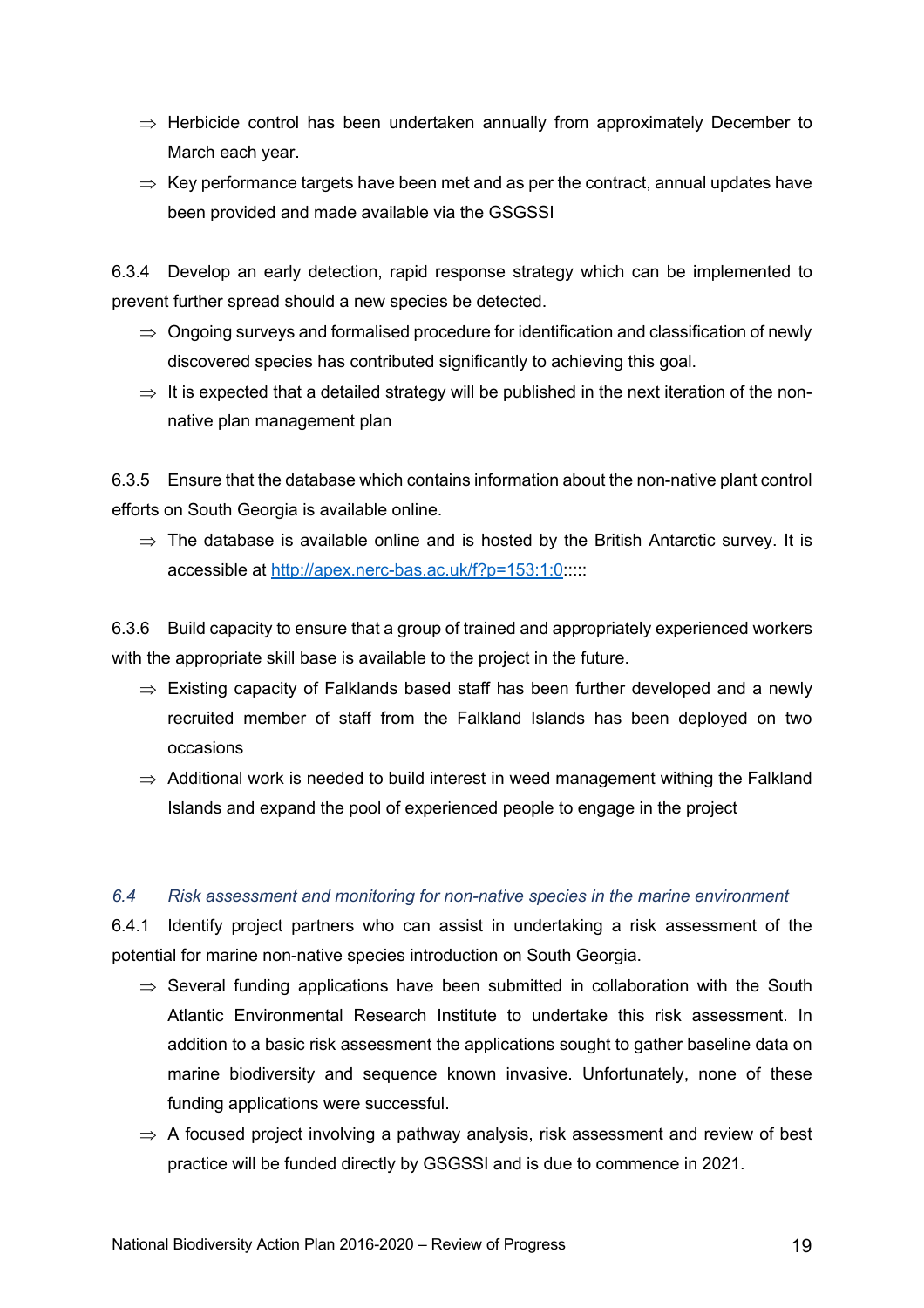6.4.2 Review existing information on native and non-native marine species in South Georgia and at gateway ports including the potential impact of non-native species.

 $\rightarrow$  See 6.4.1

6.4.3 Undertake a pathway analysis to better understand how non-native marine species may enter and move around within the Territory

 $\Rightarrow$  See 6.4.1

6.4.4 Work with experts and stakeholders to identify practical, effective mitigation measures and, as appropriate, put them in to effect.

 $\Rightarrow$  See 6.4.1

### *6.5 Improve understanding of the extent of non-native invertebrate species and prevent further spread*

6.5.1 Identify project partners with suitable taxonomic expertise on invertebrate fauna. Work together to conduct field surveys at sites around SGSSI.

- $\Rightarrow$  Samples have been collected during the 2015 island wide wandering albatross survey but resources were not available to analyse them at the time
- $\Rightarrow$  New project partners have been identified and a joint Darwin bid with the British Antarctic survey and Durham University has been submitted

6.5.2 Produce a map showing distributions of non-native invertebrate species. Identify uninvaded sites that would benefit from additional protection.

 $\Rightarrow$  Not achieved. See 6.5.1

#### **Objective 6 – overall summary and recommendations**

- $\Rightarrow$  Excellent progress in this area with most activities being achieved and surpassed.
- $\Rightarrow$  Particularly strong progress in the detector dog programme which has served not improve biosecurity for South Georgia but also develop links with the Falkland Island Government as identified in objective 2
- $\Rightarrow$  A dedicated biosecurity and visitor management officer within GSGSSI has increased capacity in this area significantly
- $\Rightarrow$  Work still remains on marine invasives which is expected to be a high priority in the next biodiversity action plan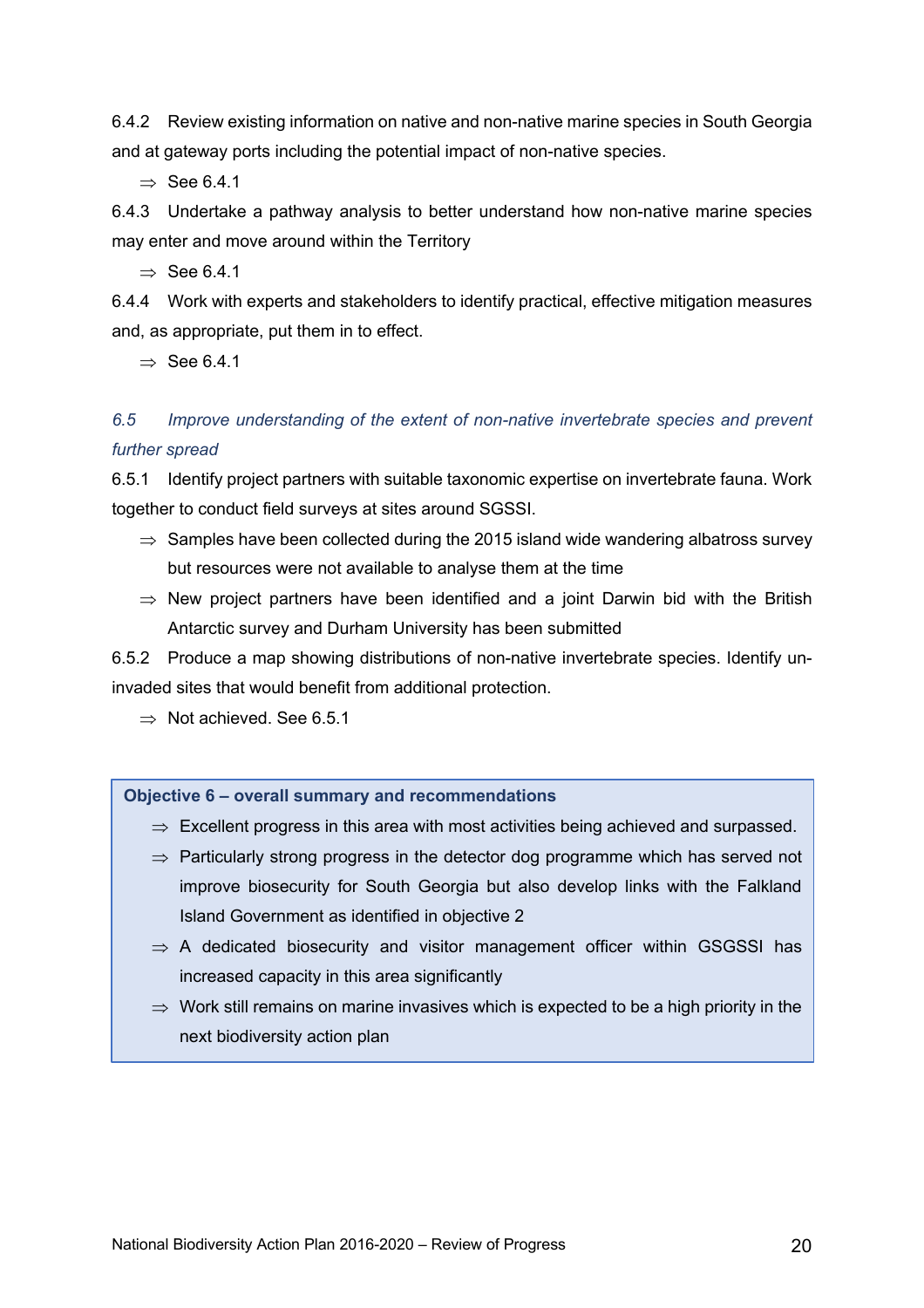**Objective 7: Adopting an evidence-based approach and using the best available data, ensure appropriate protection of the terrestrial and marine environments through a suite of protected areas, ensuring that activities are managed sustainably and with minimal impacts on the environment**

*7.1 Adopt a collaborative, precautionary approach to visitor management, working with user groups to establish a monitoring programme. Use this information to develop revised visitor management plans*

7.1.1 Establish baseline information on how visitors use terrestrial areas on South Georgia by gathering data on the current spatial extent of operations, including visitors engaged in tourism activities, expeditions and personnel based at King Edward Point who are undertaking recreational travel.

- $\Rightarrow$  In early 2016 all expedition leaders who visited South Georgia were invited to take part in a visitor site use survey where they were requested to mark down the extent of the area they use at each site along with any particular attractions, hazards or seasonal variation. Only 9 operators responded to the survey but a response was received for each site giving valuable, if not comprehensive insight into current visitor use patterns
- $\Rightarrow$  Detailed information on the past and present use of inland areas by expeditions was provided by the expedition panel
- $\Rightarrow$  Uptake from other groups such as KEP residents was very limited with just one or two responses. Further engagement with this group, or with a nominated representative would be beneficial.

7.1.2 Establish monitoring sites at locations that receive different levels of visitation and visitors engaged in different types of activity in order to collect data needed to inform revised management plans.

- $\Rightarrow$  Data on visitor sites has primarily been in the form of aerial surveys via UAV.
- $\Rightarrow$  More detailed site-specific monitoring is planned but has not been instigated

7.1.3 In consultation with IAATO and other stake-holders, develop management policy and revise site-specific management plans taking into account of the important benefits and potential impacts of tourism in Territory.

 $\Rightarrow$  Management plans were updated in 2015. Lack of more detailed information on threat and monitoring has resulted in no additional information to warrant updating the plans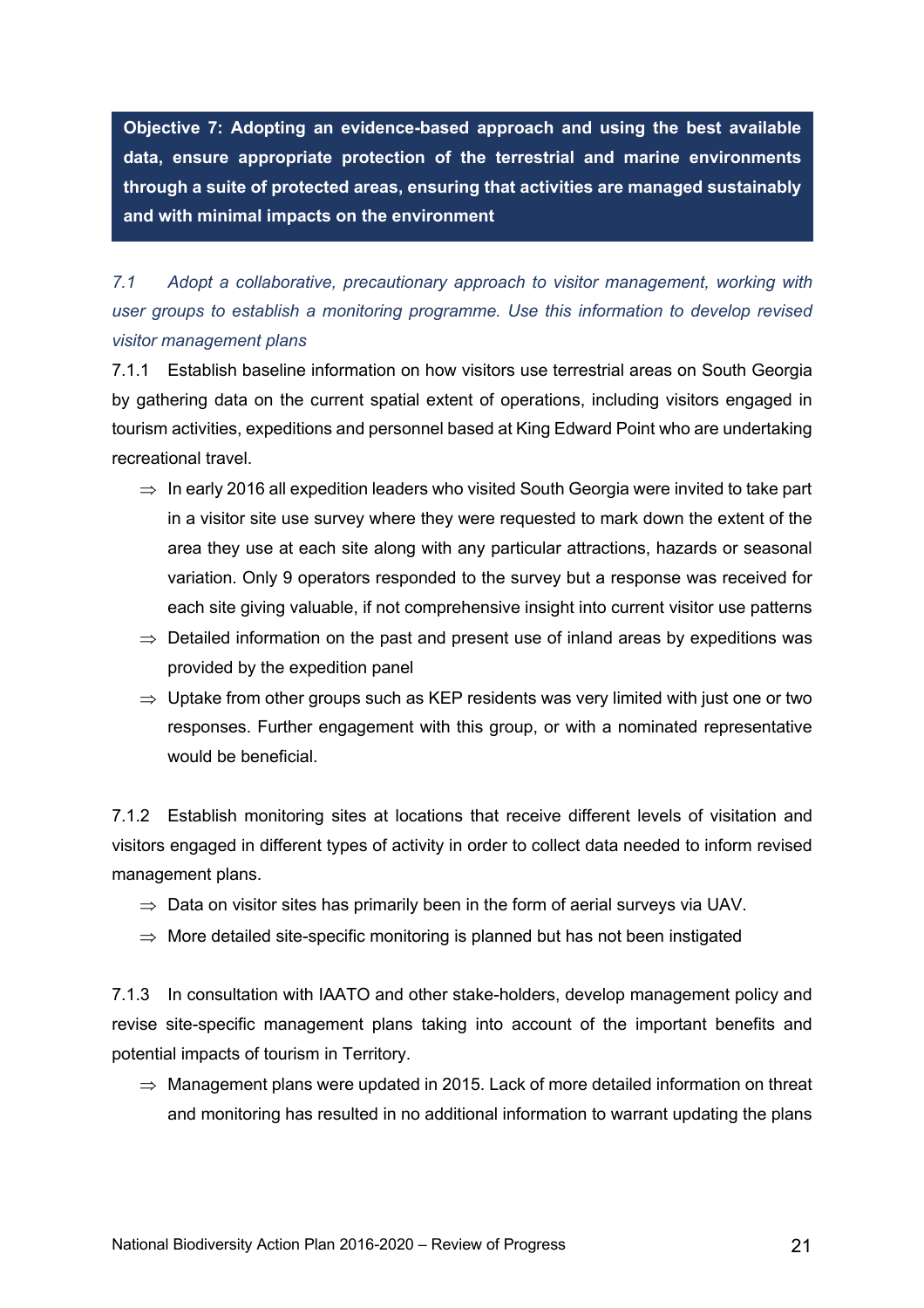7.1.4 Establish a contract for the development and maintenance of the South Georgia GIS as a multi-purpose, cross-cutting environmental management tool.

- $\Rightarrow$  The contract to update and maintain the South Georgia GIS is held by the British Antarctic Survey. Additional environmental information such as the results of coastal mapping surveys has been fully integrated making it a useful environmental management tool.
- $\Rightarrow$  Further work is planned to integrate Regulated Activity Permit data

#### *7.2 Develop a suite of terrestrial Protected Areas and the associated management plans*

7.2.1 Collate and update the biodiversity, heritage, wilderness, tourism and science site data that are needed for the protected areas decision making process.

- $\Rightarrow$  UN Environment World Conservation Monitoring Centre (UNEP-WCMC) were commissioned to collate the data needed to establish terrestrial protected areas and engage key stake holders to solicit opinion on the various options for protection
- $\Rightarrow$  A report detailing the outcomes of this work was published in 2018. This offered various options for consideration by GSGSSI. The report highlighted the mechanisms in place already to address potential threat to biodiversity and the issue of external threats such as climate change, over which GSGSSI does not have direct control
- 7.2.2 Develop a Protected Area framework and associated management plans.
	- $\Rightarrow$  Whilst the UNEP-WCMP report presented various options for consideration, none were actioned immediately as more consultation and internal consideration were needed.
	- $\Rightarrow$  Management plans have not been developed, but plans now are in place to address this and the work is underway.

7.2.3 New Protected Areas to be enshrined in law under the Wildlife and Protected Areas Ordinance (2011).

 $\Rightarrow$  Not achieved.

### *7.3 In accordance with the MPA management plan, undertake a review of the MPA in 2018 to ensure that it is fit for purpose*

7.3.1 Continue to monitor populations of target and by-catch fish in commercial fisheries, and manage the impact of fisheries on benthic species and habitats through science and industry collaborative research as set out in Fisheries Management Plans.

 $\Rightarrow$  See 5.1.5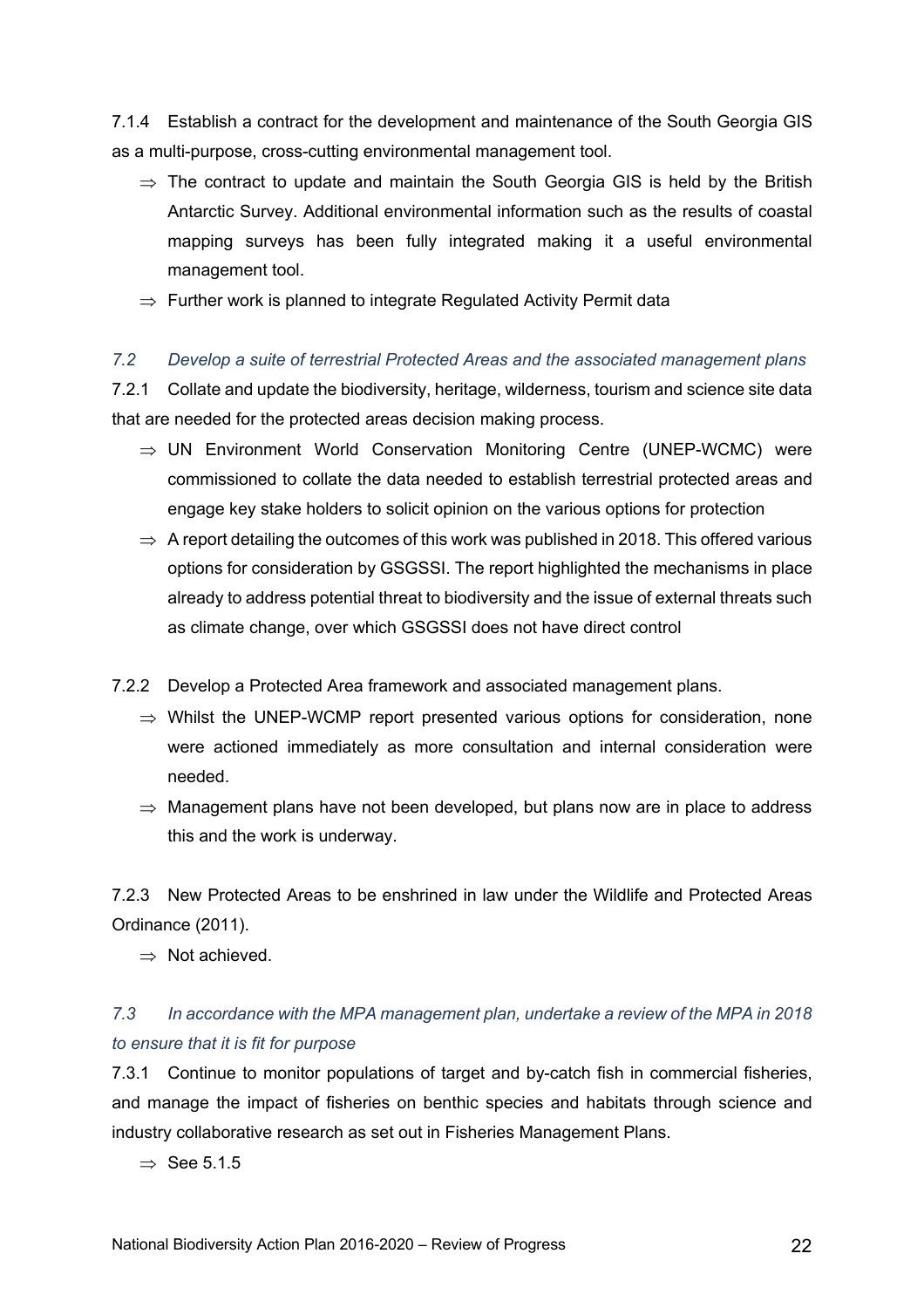- $\Rightarrow$  Once every two years, GSGSSI runs a ground fish survey in order to monitor the population status of commercially exploited fish species and common by-catch species
- $\Rightarrow$  Monthly plankton trawls for larval fish are conducted from Pharos SG to assess population status of target and by-catch fish in commercial fisheries
- 7.3.2 Develop programs to monitor the efficacy of benthic closed areas.
	- $\Rightarrow$  As part of the licence conditions for toothfish vessels, there is a requirement for research fishing which includes work to in Benthic Closed Areas. This information corms part of the MPA review to assess the efficacy of BCA and contributes to ongoing sustainable management of the MPA
	- $\Rightarrow$  GSGSSI participates in the UK Blue Belt Programme which includes work to assess interactions between the fishery and benthos which includes depth restrictions and assessment of the efficacy of closed areas
	- $\Rightarrow$  Shallow Underwater Camera System work at shag rocks undertaken by BAS looking at benthic biodiversity

7.3.3 Identify new species and habitat priorities within the MPA for monitoring, particularly in data poor regions.

- $\Rightarrow$  The MPA review conducted in 2018 identified the South Sandwich Island as a data depauperate region. Additional monitoring has been undertaken. See 5.1.2 and 5.1.5
- $\Rightarrow$  As well as spatial gaps, the MPA review identified temporal gaps in monitoring. In particular, winter was identified as data poor period. To address this BAS initiated a programme deploying GLS loggers on gentoo penguins to investigate foraging patters in the winter months. In addition, a project has been initiated to further investigate the abundance of krill and associated species in winter but this work will take place outside ethe reporting period

7.3.4 Maintain monitoring of krill dependent predators to ensure that the krill fishery has minimal impact on populations.

- $\Rightarrow$  There is ongoing monitoring of krill dependant predators including fur seals and gentoo penguins at Bird Island and Miaviken and this information contributes to the sustainable management of the MPA
- $\Rightarrow$  Ice fish diet sampling as part of the groundfish survey to better understand interannual variability in the availability of krill as a prey species
- $\Rightarrow$  A project has been initiated to surveys of elephant seal abundance at King Edward Cove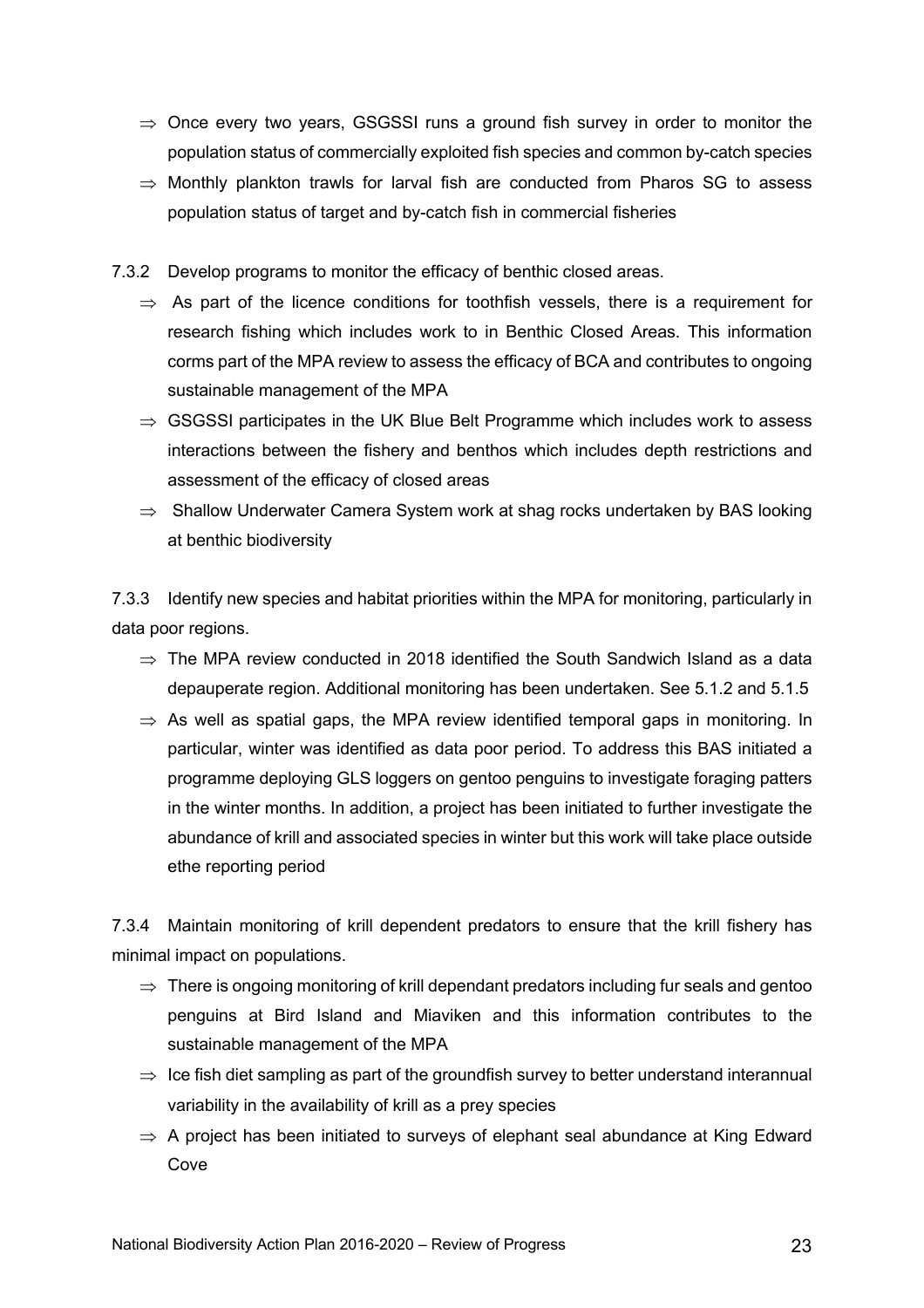$\Rightarrow$  Initiation of trials for use of drone surveys to contribute to monitoring for higher predators including Weddell seal populations at Larson Harbour and king penguins at St Andrews Bay

7.3.5 Undertake a comprehensive review in 2018 of the effectiveness of the MPA, using the best available scientific data, and consulting independent experts and stakeholders. Publish a comprehensive review with conclusions and recommendations as necessary.

 $\Rightarrow$  This has been completed and the review is available at: https://www.gov.gs/docsarchive/Environment/Marine%20Protected%20Area/SGSSI\_ 5year\_MPA\_Review\_Summary\_Report\_to\_GSGSSI\_(Nov%202018).pdf

7.3.6 Based on the MPA review, consider, as appropriate, the evidence for potential changes in the way the MPA is managed.

- $\Rightarrow$  As a result of the MPA review, legislative changes were made including:
	- o Increasing no take coverage to 23% of the MPA
	- o Increasing no take zones around South Georgia to 30 km
	- o Extending temporal closure of the krill fishery by 2 months
	- o No take zones established at SSI trench and south of 60S
	- $\circ$  Ban on HFO use of carriage for all vessels permitted to operate in SGSSI

**Objective 7 – overall summary and recommendations**

- $\Rightarrow$  The ultimate aim of designation of Terrestrial Protected Areas has not been achieved but a wealth of knowledge has been gained about options available and how best to engage stakeholders so they are fully engaged in the process.
- $\Rightarrow$  A clear roadmap for how to progress TPAs now exists and will be a priority for the coming years. Integral to this will be a phased, data led approach where and management objectives are set based on monitoring threat and timescales are contingent on comprehensive data collection.
- $\Rightarrow$  All Marine Protected Area activities have been achieved. In particular the 5-year review of the MPA provided clear evidence-based guidance on the success of current management and identification of gaps which have been, or are in the process of being, filled. Review and refinement of sustainable management of the MPA will be an ongoing priority.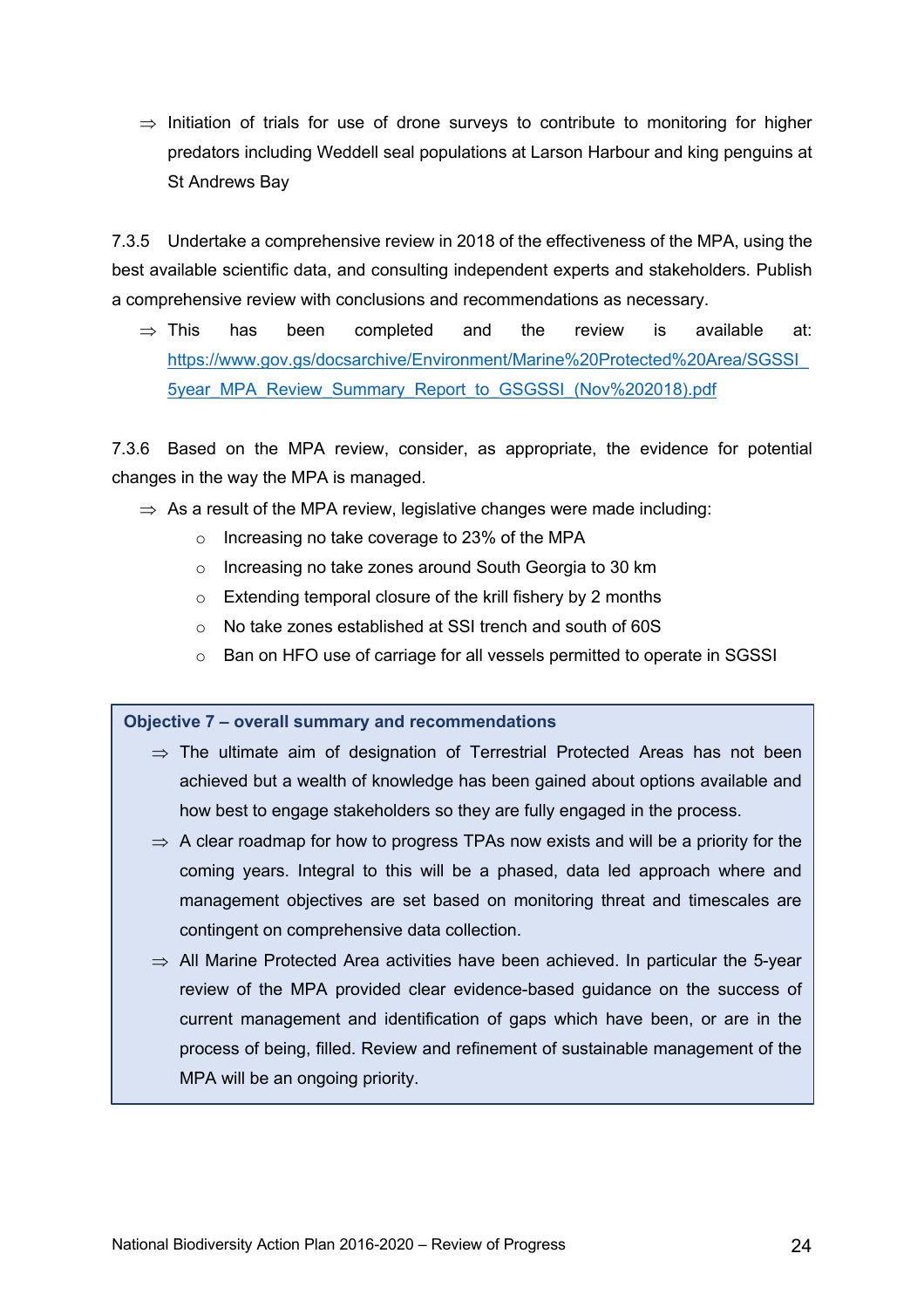**Objective 8. Understand and, where possible, mitigate the risks from substances that have the potential to harm the environment such as heavy fuel oil and pollutants present in old whaling stations**

# *8.1. Remediation of risk from waste oil in whaling stations in Stromness Bay and Prince Olav Harbour*

8.1.1. Identify suitable project partners and methodologies for removal or remediation of the risks from waste oil in whaling stations.

- $\Rightarrow$  Continual monitoring of the condition of structures within the former whaling stations and identification of oil entering the environment
- $\Rightarrow$  Work has been undertaken to identify an appropriate project partner with engagement procedures occurring outside the reporting period

8.1.2. Undertake an assessment of the type, amount and distribution of heavy fuel oil within the whaling stations in Stromness Bay and the environmental risks associated with them.

 $\Rightarrow$  Work to be undertaken outside reporting period

8.1.3. If funding can be secured, environmental assessments and planning documentation will be developed and externally reviewed as appropriate.

 $\Rightarrow$  Outstanding

*8.2. Review the carriage and use of heavy fuel in the SGSSI Maritime Zone by visiting vessels* 

8.2.1. Assess the frequency with which vessels burning heavy fuel oil operate within the Territory.

- $\Rightarrow$  A review of the use of heavy fuel oil was commissioned
- $\Rightarrow$  During of the 5-year review of the MPA in 2018 and all key stakeholders were consulted on the implications of a HFO ban

8.2.2. Develop, in consultation with stakeholders, a plan to phase out the burning and carriage of heavy fuel.

 $\Rightarrow$  In mid-2019 the use and carriage of heavy fuel oil for vessels permitted to operate in the SGSSI MZ was prohibited by law.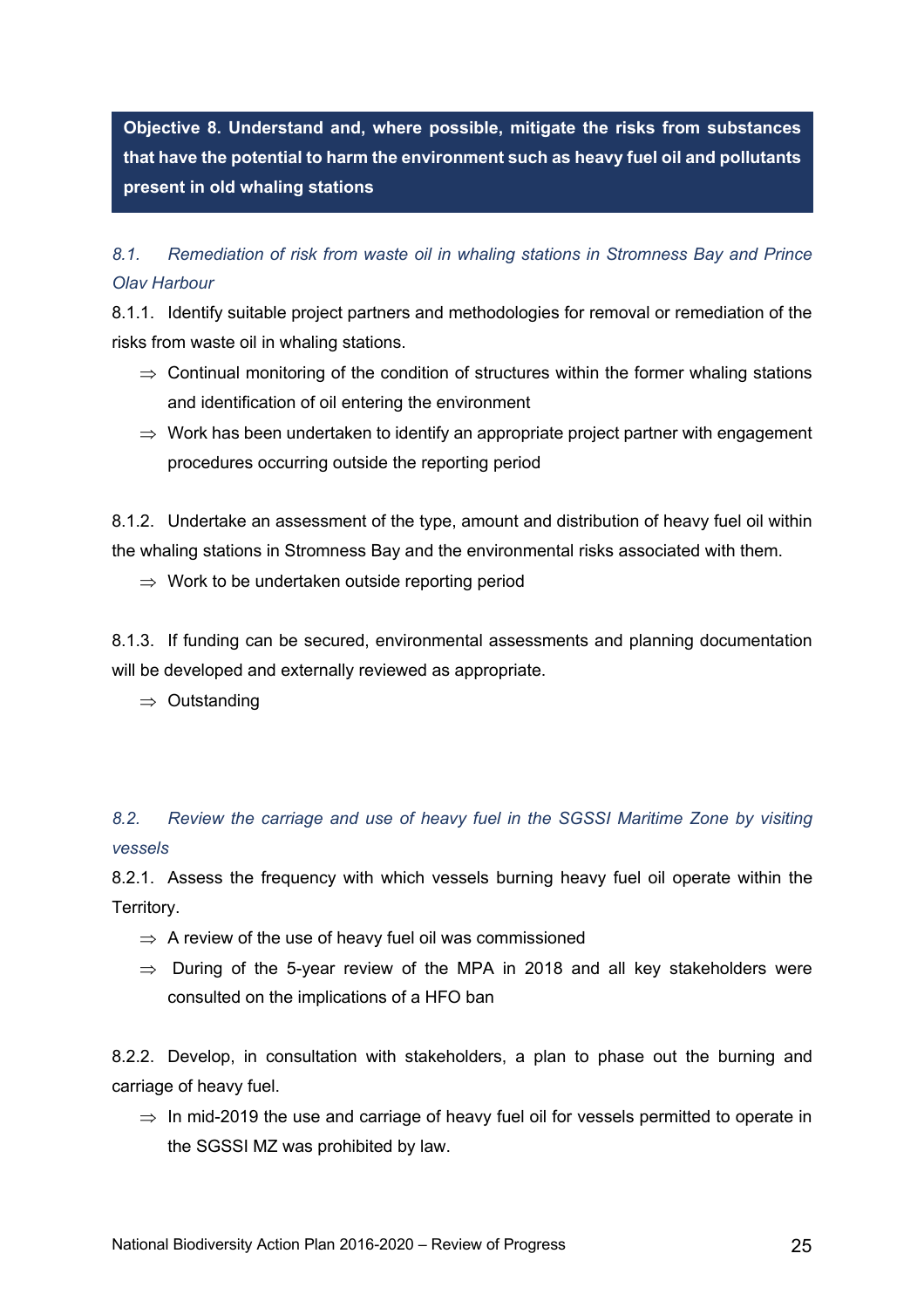$\Rightarrow$  As appropriate, vessels in the fishing feet have been modified to ensure compliance the new legislation

### *8.3. Investigate options for removal of waste and scrap materials from Southern Thule*

8.3.1. Conduct a feasibility study and environmental assessment on the options to remove part or all of the waste material at the old station site on Southern Thule.

 $\Rightarrow$  This has not been undertaken as it has not been logistically possible to arrange a specialist visit to the site.

8.3.2. Investigate options and necessity to limit visitor access to the site due to possible disturbance and hazards to human health such as unstable structures and possible chemical contaminants. Discuss options with stakeholders before implementation.

- $\Rightarrow$  Visitor access to the South Sandwich Islands ceased in 2018 in order to protect the island chains fragile biodiversity. In the new 2021 SGSSI visitation the commitment to protect the SSI and not permit recreational visits was reaffirmed
- $\Rightarrow$  Access from scientific expeditions is allowed but only following a comprehensive environmental and risk assessment. If access to the area of the former station at South Thule was included in activities, an assessment contamination risk or risk from unstable debris would be undertaken

**Objective 8 – overall summary and recommendations**

- $\Rightarrow$  Remediation of oil from former whaling stations is likely to be an extended activity based on environmental risk, heritage assessment and availability of suitable facilities to revise the waste oil.
- $\Rightarrow$  Any work on the SSI is challenging and careful consideration will be needed to balance the benefit of site remediation against disturbance of wildlife and risks to human safety
- $\Rightarrow$  In contrast, work on HFO has exceeded planes activities and re-enforced the importance of legislative support for policy decisions.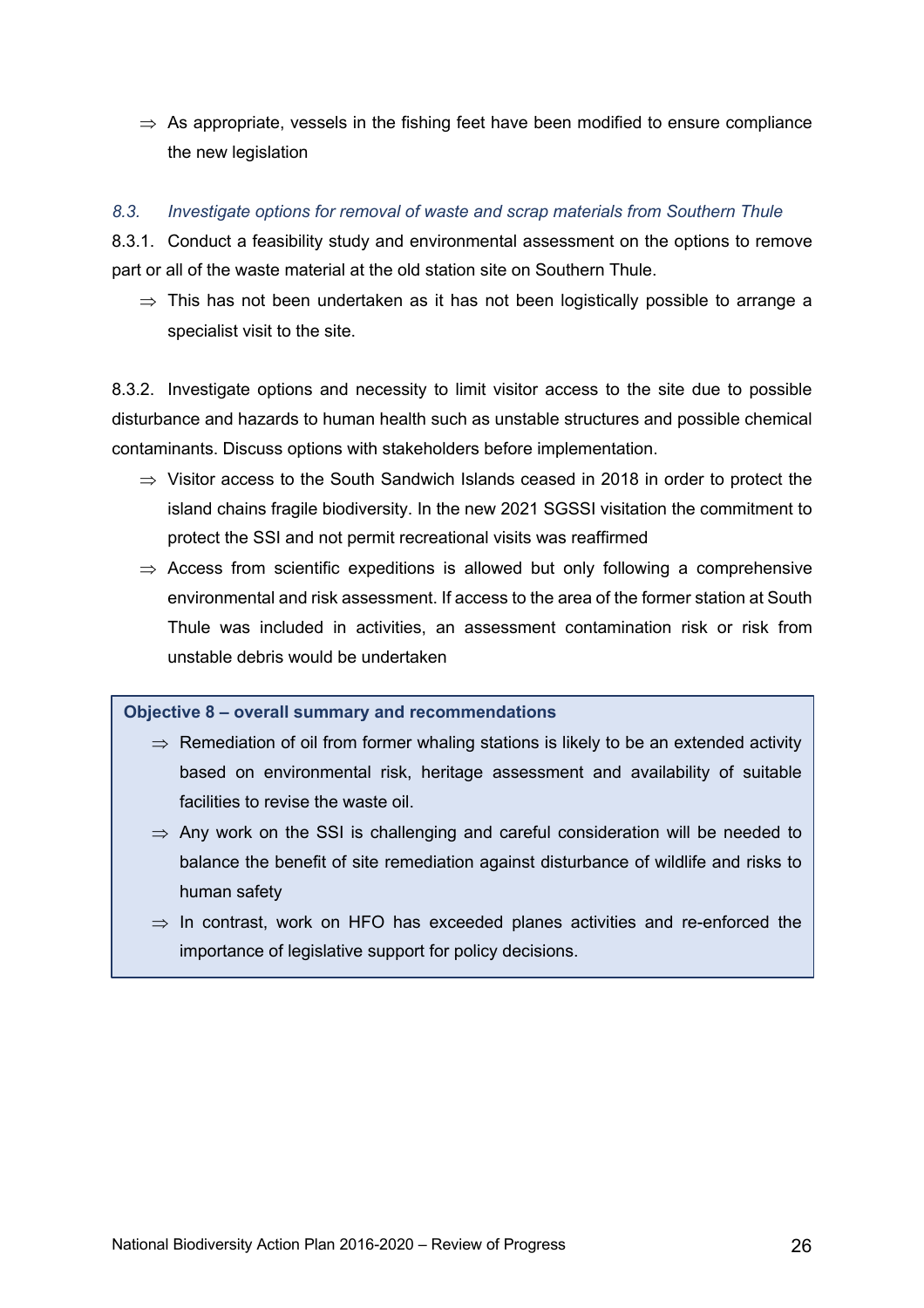#### **Annex 1 – Selected Bibliography**

Andrews, J. & Medley, P. (2018) *MSC Sustainable Fisheries Certification: South Georgia Patagonian Toothfish longline Public Certification Report: Re-Assessment, September 2018* Available online https://fisheries.msc.org/en/fisheries/south-georgia-patagonian-toothfishlongline/@@assessments

British Antarctic Survey (2017) *Bird Island Redevelopment Environmental Impact Assessment*. Available Online

https://www.gov.gs/docsarchive/Environment/Impact%20Assessments/Bird%20Island%20St ation%20Redevelopment%20EIA%20October%202017.pdf

British Antarctic Survey (2019*) King Edward Point Wharf Redevelopment Project – Environmental Impact Assessment*. Available Online https://www.gov.gs/docsarchive/Environment/Impact%20Assessments/KEP%20Wharf%20R edevelopment%20EIA%20July%202019%20(reduced).pdf

British Antarctic Survey (2019). DY098 Cruise Report: Polar Ocean Ecosystem Time Series – Western Core Box. Available online https://www.bodc.ac.uk/resources/inventories/cruise\_inventory/reports/dy098.pdf

Clubbe, C (2018). *South Georgia & the South Sandwich Islands Marine Protected Area 5 year Review Report to the Government of South Georgia and the South Sandwich Islands*. Available online

https://www.gov.gs/docsarchive/Environment/Marine%20Protected%20Area/SGSSI\_5year MPA\_Review\_Summary\_Report\_to\_GSGSSI\_(Nov%202018).pdf

Darby, C., Soeffker, M. & Riley, A. (2018). Blue Belt Overseas Territory Work Plan: South Georgia & the South Sandwich Islands. Available online https://assets.publishing.service.gov.uk/government/uploads/system/uploads/attachment\_da ta/file/915442/002\_Blue\_Belt\_work\_plan\_-South Georgia and the South Sandwich Islands SGSSI .pdf

Golding, N. & Black, B. (2020). *Final Report from the DPLUS065: Mapping the Falklands & South Georgia coastal margins for spatial planning project*. Available online https://www.south-atlantic-research.org/wpcontent/uploads/2020/05/DPLUS065\_2019\_20\_FinalReport\_FinalVersion.pdf

Government of South Georgia & the South Sandwich Islands (2016) *Biosecurity Handbook*. Government House, Stanley, Falkland Islands. Most recent version available online https://www.gov.gs/docsarchive/Environment/Biosecurity/Biosecurity\_Handbook.pdf

Government of South Georgia & the South Sandwich Islands (2016) *Conservation Action Plan for Wandering Albatrosses at South Georgia* (2026-2020). Government House, Stanley, Falkland Islands. Available online:

https://www.gov.gs/docsarchive/Environment/Birds/SG\_Wandering%20Albatross%20Conser vation%20Action%20Plan\_Final.pdf

Government of South Georgia & the South Sandwich Islands (2016) *Conservation Action Plan for Black-browed Albatrosses at South Georgia* (2026-2020). Government House, Stanley, Falkland Islands. Available online:

https://www.gov.gs/docsarchive/Environment/Birds/SG\_BBA%20Conservation%20Action%2 0Plan\_Final.pdf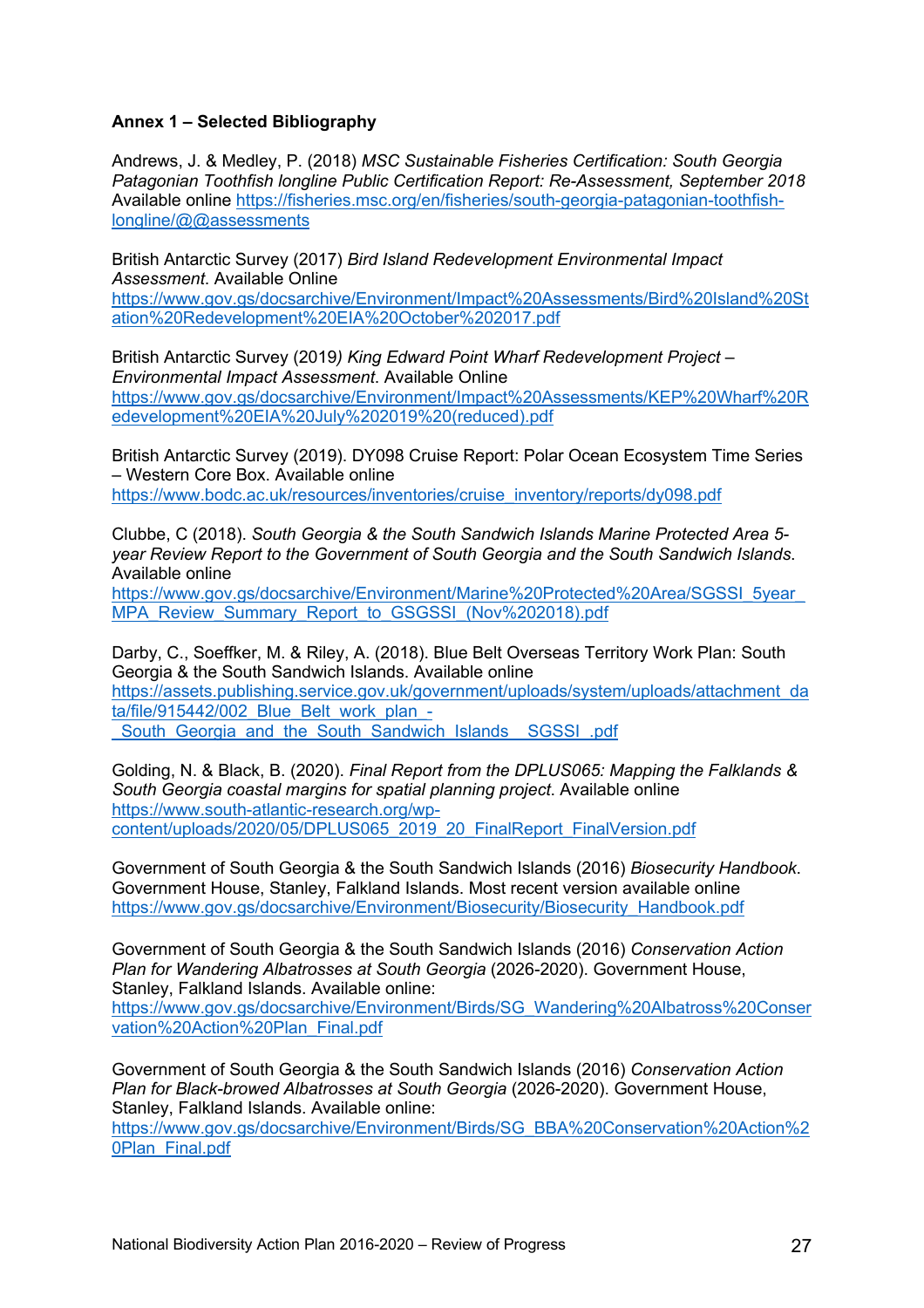Government of South Georgia & the South Sandwich Islands (2016) *Conservation Action Plan for Grey-headed Albatrosses at South Georgia* (2026-2020). Government House, Stanley, Falkland Islands. Available online:

https://www.gov.gs/docsarchive/Environment/Birds/SG\_GHA%20Conservation%20Action% 20Plan\_Final.pdf

Government of South Georgia & the South Sandwich Islands (2016) *South Georgia Nonnative Plant Management Strategy 2016-2020.* Government House, Stanley, Falkland Islands. Available online

*https://www.gov.gs/docsarchive/Environment/Invasive%20Species/South%20Georgia%20no n-native%20plant%20strategy%2020160317.pdf*

Government of South Georgia & the South Sandwich Islands (2017). *Toothfish Licensing Information For Applicants For The 2018 – 2021 Fishing Seasons*. Available online https://www.gov.gs/docsarchive/Fisheries/171115%20Toothfish%20Licensing%202018- 2021%20Information%20for%20Applicants%20-%20FINAL.pdf

Government of South Georgia & the South Sandwich Islands (2017). *South Georgia & the South Sandwich Islands Toothfish Fishery (48.3 & 48.4) Management Plan*. Available online https://www.gov.gs/docsarchive/Fisheries/171115%20Toothfish%2048\_3%20&%2048\_4%2 0Fishery%20Management%20Plan%20-%20FINAL.pdf

Government of South Georgia & the South Sandwich Islands (2017). *Peer-reviewed scientific papers informing the MPA Review*. Available online https://www.gov.gs/docsarchive/Environment/Marine%20Protected%20Area/180523%20MP A%20Review%20References.pdf

Government of South Georgia & the South Sandwich Islands (2019). *SGGSI Gazette No 2 dated 29th May 2019*. Available online https://www.gov.gs/docsarchive/Legislation/SGSSI%20Gazette%20No%202%20dated%202 9%20May%202019.pdf

Government of South Georgia & the South Sandwich Islands (2019). *SGGSI Gazette No 4 dated 21st October 2019.* Available online https://www.gov.gs/docsarchive/Legislation/SGSSI%20Gazette%20No%204%20dated%202 1%20October%202019.pdf

Government of South Georgia & the South Sandwich Islands (2020) *Regulated Activity Permit (RAP) Categories*. Available online https://www.gov.gs/visitors/regulated-activitypermit/

Government of South Georgia & the South Sandwich Islands (2020) South Georgia – a visitors guide. Film by Silverback Films. Available online https://www.gov.gs/south-georgiaa-visitors-guide/

Key, J (2018) *Tackling invasive non-native species in the UK Overseas Territories – Technical support to the Government of South Georgia & the South Sandwich Islands*. Available online:

https://www.gov.gs/docsarchive/Environment/Biosecurity/GBNNSS%20Biosecurity%20Repo rt%20Jun18.pdf

Key, J (2018) *Tackling invasive non-native species in the UK Overseas Territories – pathway analysis.* GB Non-Native Species Secretariat, York, UK